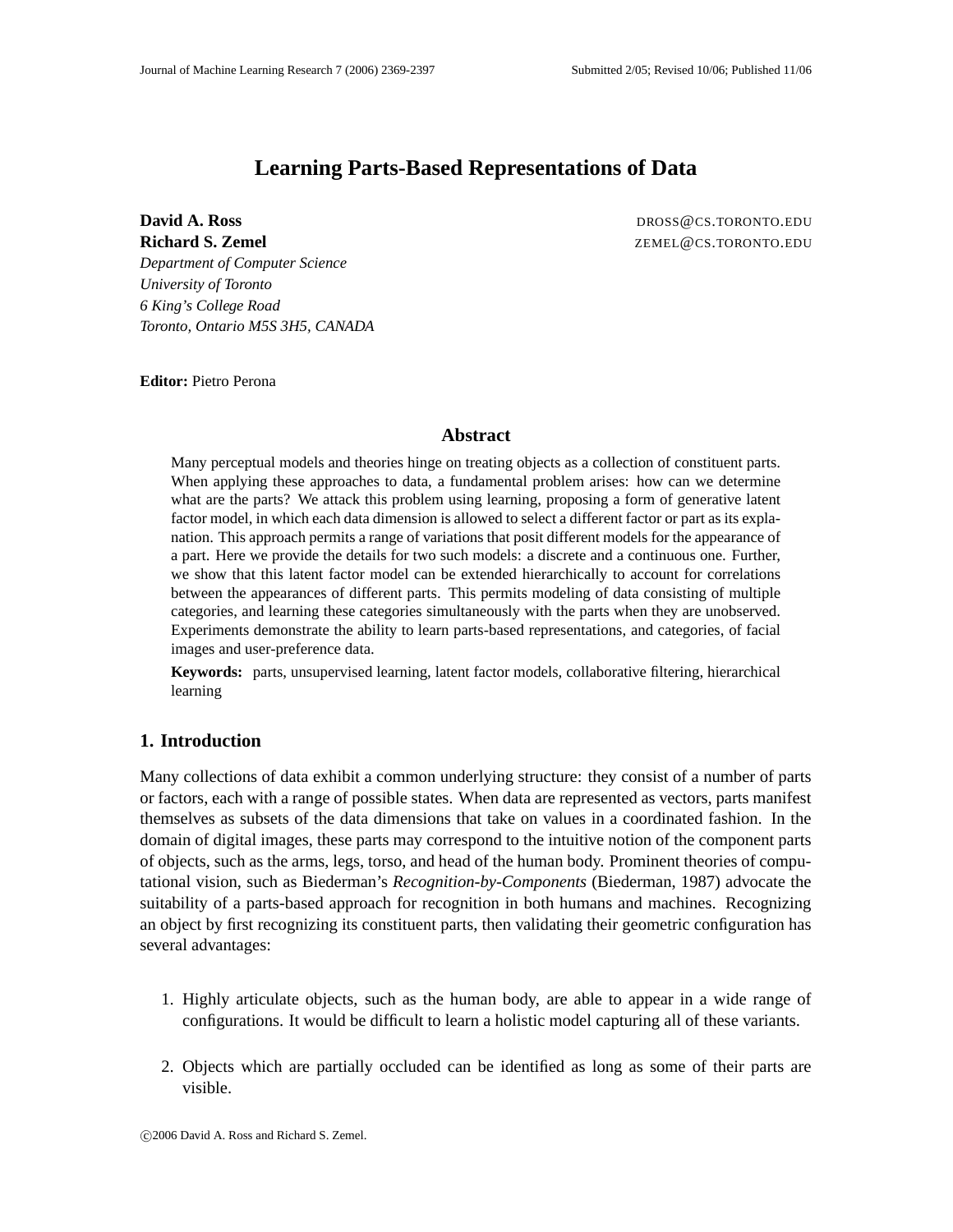- 3. The appearances of certain parts may vary less under a change in pose than the appearance of the whole object. This can result in detectors which, for example, are more robust to rotations of the target object.
- 4. New examples from an object class may be recognized as simply a novel combination of familiar parts. For example a parts-based face detection system could generalize to detect faces with both beards and sunglasses, having been trained only on faces containing one, but not both, of these features.

The principal difficulty in creating such systems is determining which parts should be used, and identifying examples of these parts in the training data.

In the part-based detectors created by Mohan et al. (2001) and Heisele et al. (2000) parts were chosen by the experimenters based on intuition, and the component-detectors—support vector machines—were trained on image subwindows containing only the part in question. Obtaining these subwindows required that they be manually extracted from hundreds or thousands of training images. In contrast, the parts-based detector created by Weber et al. (2000) proposed a way to automate this process. During training of the geometric model, parts were selected from an initial set of candidates to include only those which lead to the highest detection performance. The resulting detector relied on a very small number of parts (e.g., 3) corresponding to very small local features. Unlike the SVMs, which were trained on a range of appearances of the part, each of these part-detectors could identify only a single fixed appearance.

Parts-based representations of data can also be learned in an entirely unsupervised fashion. These parts can be used for subsequent supervised learning, but the models constructed can also be valuable on their own. A parts-based model provides an efficient, distributed representation, and can aid in the discovery of causal structure within data. For example, a model consisting of *K* parts, each with *J* possible states, can represent *J <sup>K</sup>* different objects. Inferring the state of each part can be done efficiently, as each part depends only on a fraction of the data dimensions.

These computational considerations make parts-based models particularly suitable for modeling high-dimensional data such as user preferences in collaborative filtering problems. In this setting, each data vector contains ratings given by a human subject to a number of items, such as books or movies. Typically there are thousands of unique items, but for each user we can only observe ratings for a small fraction of them. The goal in collaborative filtering is to make accurate predictions of the unobserved ratings. Parts can be formed from groups of related items, and the states of a part correspond to different attitudes towards the items. Unsupervised learning of a parts-based model allows us to learn the relationships between items, which allows for efficient online and active learning.

Here we propose a probabilistic generative approach to learning parts-based representations of high-dimensional data. Our key assumption is that the dimensions of the data can be separated into several disjoint subsets, or factors, which take on values independently of each other. Each factor has a range of possible states or appearances, and we investigate two ways of modeling this variability. First we address the case in which each factor has a small number of discrete states, and model it using a *vector quantizer*. In some situations, however, continually-varying descriptions of parts are more suitable. Thus, in our second approach we model part-appearances using *factor analysis*. Given a set of training examples, our approach learns the association of data dimensions with factors, as well as the states of each factor. Inference and learning are carried out efficiently via variational algorithms. The general approach, as well as details for the models, are given in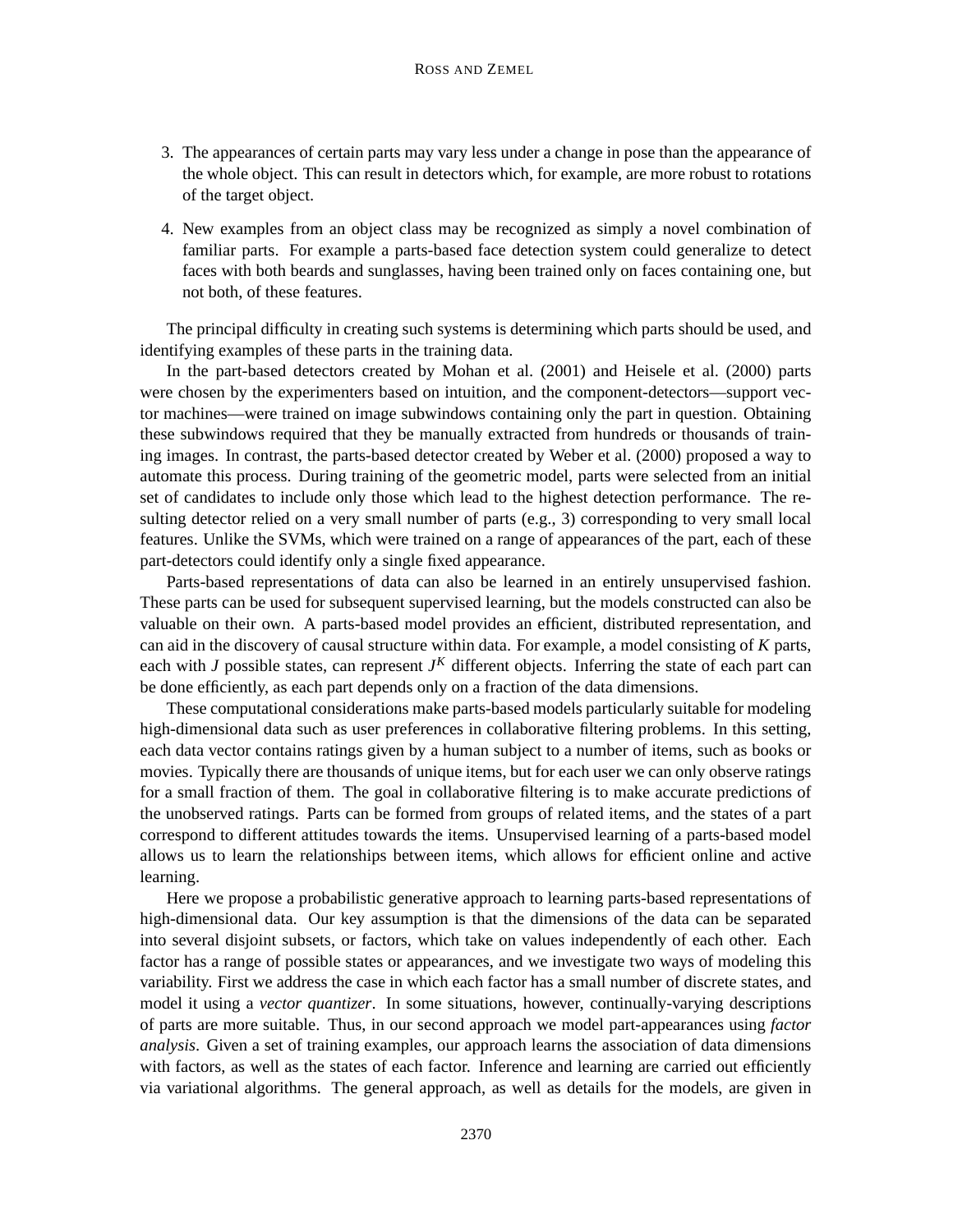Section 2. Experiments showing parts-based representations learned for real data sets follow in Section 3.

Although we initially assume that parts take on states independently, clearly in real-world situations there are dependencies. For example, consider the case of modeling images of human faces. A model could be constructed representing the various parts of the face (eyes, nose, mouth, etc.), and the various appearances of each part. If one part were to select an appearance with high pixel intensities, due to lighting conditions or skin tone, then it seems likely that the other parts should appear similarly bright. Realizing this, in Section 4 we propose a method of learning these dependencies between part selections hierarchically, by introducing an additional higher-level cause, or 'class' variable, on which state selections for the factors are conditioned. This allows us to model different categories of data using the same vocabulary of parts, and to induce the categories when they are not available in advance. We conclude with a comparison to related methods, and a final discussion in Sections 5 and 6.

## **2. An Approach to Learning Parts-Based Models**

We approach the problem of learning parts by posing it as a stochastic generative model. We assume that there are *K* factors, each a probabilistic model for the range of appearances of one of the parts. To generate an observed data vector of *D* dimensions,  $\mathbf{x} \in \mathbb{R}^D$ , we stochastically select one state for each factor, and one factor for each data dimension,  $x_d$ . The first selection allows each part to independently choose its appearance, while the second dictates how the parts combine to produce the observed data vector.

This approach differs from a traditional mixture model in that each dimension of the data is generated by a *different* linear combination of the factors. Rather than clustering the data vectors based on which mixture component gives the highest probability, we are grouping the data dimensions based on which part provides the best explanation.

The selection of factors for each dimension are represented as binary latent variables,  $\mathbf{R} = \{r_{dk}\}\,$ for  $d = 1...D, k = 1...K$ . The variable  $r_{dk} = 1$  if and only if factor *k* has been selected for data dimension *d*. These variables can be described equivalently as multinomials,  $\mathbf{r}_d \in 1...K$ , and are drawn according to their respective prior distributions,  $P(r_{dk}) = a_{dk}$ . The choice of state for each factor is also a latent variable, which we will represent by  $s_k$ . Using  $\theta_k$  to represent the parameters of the  $k^{th}$  factor, we arrive at the following complete likelihood function:

$$
P(\mathbf{x}, \mathbf{R}, \mathbf{S} | \theta) = \prod_{d,k} (a_{dk}^{r_{dk}}) \prod_{k} (P(\mathbf{s}_k)) \prod_{d,k} (P(x_d | \theta_k, \mathbf{s}_k)^{r_{dk}}).
$$
 (1)

This probability model is depicted graphically in Figure 1.

As described thus far, the approach is independent of the particular choice of model used for each of the factors. We now provide details for two particular choices: a discrete model of factors, vector quantization; and a continuous model, factor analysis.

#### **2.1 Multiple Cause Vector Quantization**

In Multiple Cause Vector Quantization, first proposed in Ross and Zemel (2003), we assume that each part has a small number of appearances, and model them using a vector quantizer (VQ) of *J* possible states. To generate an observed data example, we stochastically select one state for each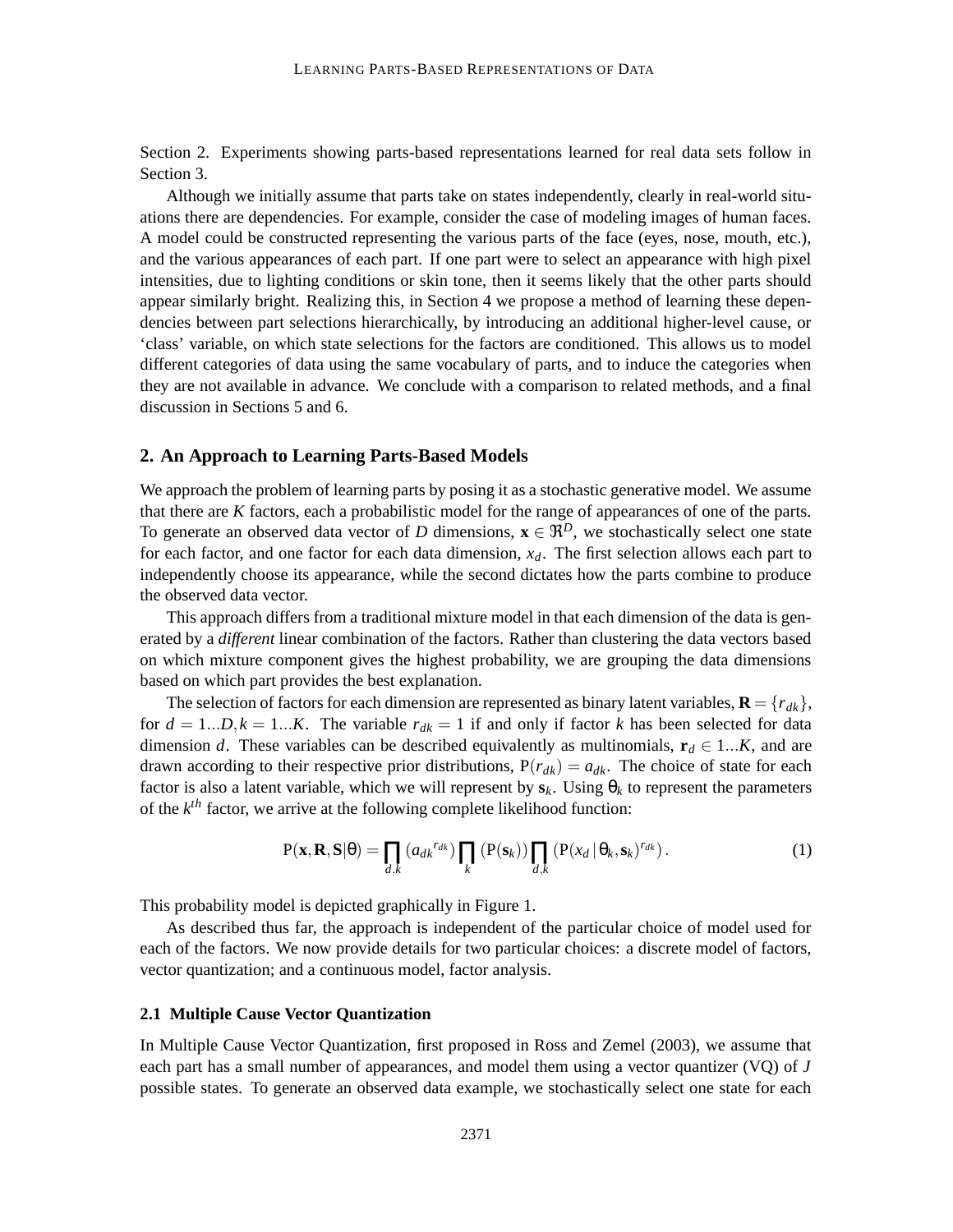

Figure 1: Graphical representation of the parts-based learning model. We let  $\mathbf{r}_{d=1}$  represent all the variables  $r_{d=1,k}$ , which together select a factor for  $x_1$ . Similarly,  $s_{k=1}$  selects a state for factor 1. The plates depict repetitions across the *D* input dimensions and the *K* factors. To extend this model to multiple data cases, we would include an additional plate over **r**, *x*, and **s**.

VQ, and, as described above, one VQ for each dimension. Given these selections, a single state from a single VQ determines the value of each data dimension *xd*.

As before, we represent the selections using binary latent variables,  $\mathbf{S} = \{s_{ki}\}\text{, for } k = 1...K, j = 1$ 1...*J*, where  $s_{kj} = 1$  if and only if state *j* is selected for VQ *k*. Again we introduce prior selection probabilities  $P(s_{kj}) = b_{kj}$ , with  $\sum_j b_{kj} = 1$ .

Assuming each VQ state specifies the mean as well as the standard deviation of a Gaussian distribution, and the noise in the data dimensions is conditionally independent, we have (where  $\theta_k = {\mu_{dkj}, \sigma_{dkj}}$ , and  $\mathcal{N}$  is the Gaussian pdf)

$$
P(\mathbf{x}|\mathbf{R},\mathbf{S},\theta) = \prod_{d,k,j} \mathcal{N}(x_d;\mu_{dkj},\sigma_{dkj}^2)^{r_{dk} s_{kj}}.
$$

The resulting model can be thought of as a Gaussian mixture model over  $J \times K$  possible states for each data dimension  $(x_d)$ . The single state *k j* is selected if  $s_k$  *j* $r_{dk} = 1$ . Note that this selection has two components. The selection in the *j* component is made jointly for the different data dimensions, and in the *k* component it is made independently for each dimension.

#### 2.1.1 LEARNING AND INFERENCE

The joint distribution over the observed vector **x** and the latent variables is

$$
P(\mathbf{x}, \mathbf{R}, \mathbf{S}|\theta) = P(\mathbf{R}|\theta)P(\mathbf{S}|\theta)P(\mathbf{x}|\mathbf{R}, \mathbf{S}, \theta),
$$
  
= 
$$
\prod_{d,k} (a_{dk}^{r_{dk}}) \prod_{k,j} (b_{kj}^{s_{kj}}) \prod_{d,k,j} \mathcal{N}(x_d; \theta_k)^{r_{dk}s_{kj}}.
$$

Given an input **x**, the posterior distribution over the latent variables,  $P(\mathbf{R}, \mathbf{S}|\mathbf{x}, \theta)$ , cannot tractably be computed, since all the latent variables become dependent.

We apply a variational EM algorithm to learn the parameters  $\theta$ , and infer latent variables given observations. For a given observation, we could approximate the posterior distribution using a factored distribution, where *g* and *m* are variational parameters related to *r* and *s* respectively:

$$
Q_0(\mathbf{R}, \mathbf{S}|\mathbf{x}, \theta) = \prod_{d,k} \left( g_{dk}^{r_{dk}} \right) \prod_{k,j} \left( m_{kj}^{s_{kj}} \right). \tag{2}
$$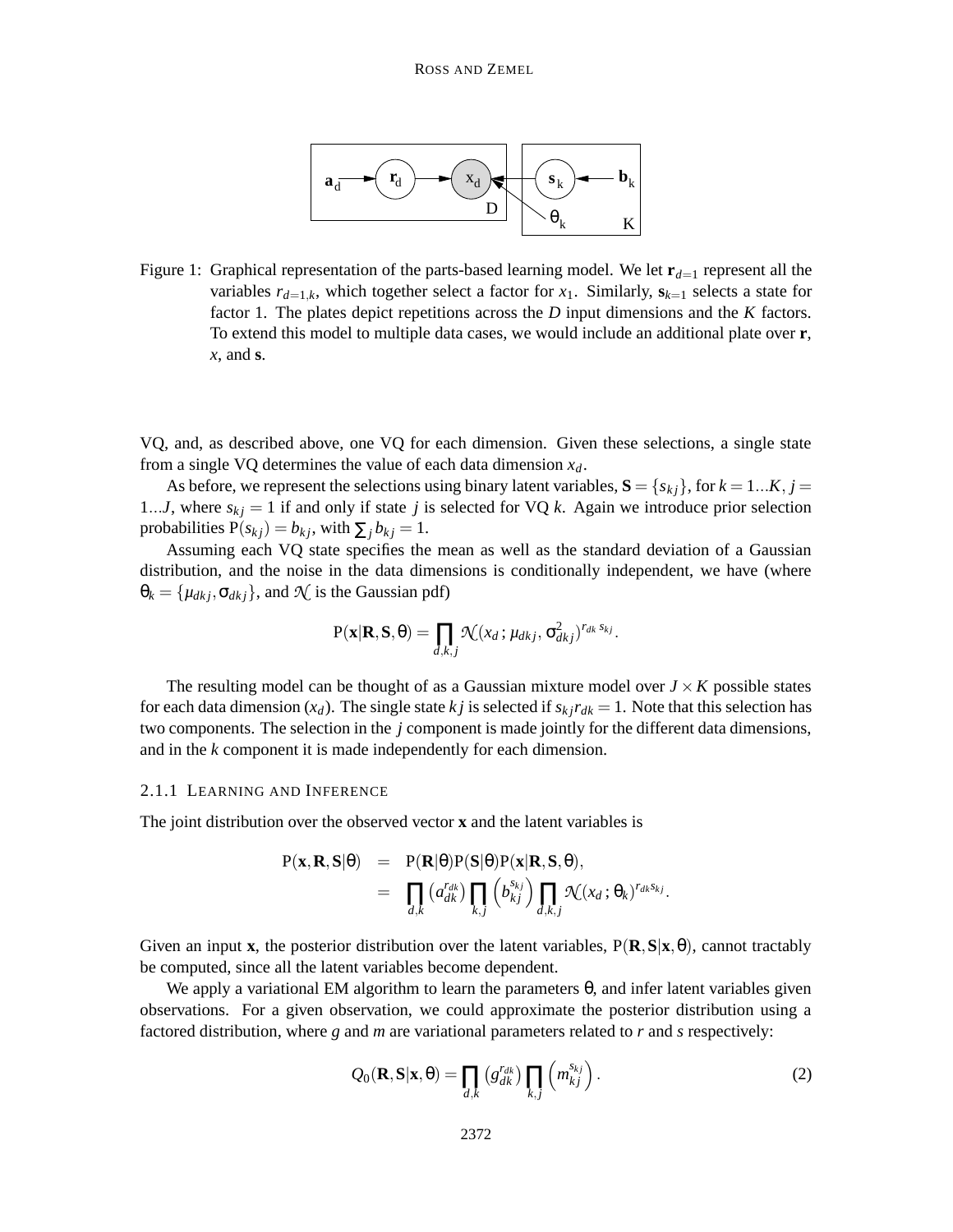The model is learned by optimizing the following objective function (Neal and Hinton, 1998), also known as the variational free energy:

$$
\mathcal{F}(Q_0, \theta) = E_{Q_0} [\log P(\mathbf{x}, \mathbf{R}, \mathbf{S} | \theta) - \log Q_0(\mathbf{R}, \mathbf{S} | \mathbf{x}, \theta_k)],
$$
\n
$$
= E_{Q_0} \left[ -\sum_{d,k} r_{dk} \log(g_{dk}/a_{dk}) - \sum_{k,j} s_{kj} \log(m_{kj}/b_{kj}) + \sum_{d,k,j} r_{dk} s_{kj} \log \mathcal{N}(x_d; \theta) \right],
$$
\n
$$
= -\sum_{d,k} g_{dk} \log \frac{g_{dk}}{a_{dk}} - \sum_{k,j} m_{kj} \log \frac{m_{kj}}{b_{kj}} - \sum_{d,k,j} g_{dk} m_{kj} \epsilon_{dkj},
$$

where  $\varepsilon_{dkj} = \log \sigma_{dkj} + \frac{(x_d - \mu_{dkj})^2}{2\sigma^2}$  $\frac{2\sigma_{dkj}^2}{2\sigma_{dkj}^2}$ . The objective function  $\mathcal F$  is a lower bound on the log likelihood of generating the observations, given the particular model parameters. The variational EM algorithm improves this bound by iteratively maximizing  $\mathcal F$  with respect to  $Q_0$  (E-step) and to  $\theta$  (M-step).

Extending this to handle multiple observations—the columns of  $X = [x^1 \dots x^C]$ —we must now consider approximating the posterior  $P(\mathcal{R}, \mathcal{S} | \mathbf{X}, \theta)$ , where  $\mathcal{R} = \{r_{dk}^c\}$  and  $\mathcal{S} = \{s_{kj}^c\}$  are the latent selections for all training cases *c*. Our aim is to learn models which have a posterior distribution over factor selections for each data dimension that is consistent across all data (that is to say, regardless of the data case, each  $x_d$  will typically be associated with the same part or parts). Thus, in the variational posterior we constrain the parameters  ${g_{dk}}$  to be the same across all observations  $\mathbf{x}^c$ ,  $c =$ 1...*C*. In this general case, the variational approximation to the posterior becomes(cf. Equation (2))

$$
Q(\mathcal{R}, \mathcal{S}|\mathbf{X}, \theta) = \prod_{c,d,k} \left( g_{dk}^{r_{dk}^c} \right) \prod_{c,k,j} \left( m_{kj}^{c}^{s_{kj}^c} \right). \tag{3}
$$

It is important to point out that this choice of variational approximation is somewhat unorthodox, nonetheless it is perfectly valid and has produced good results in practice. A comparison to more conventional alternatives appears in Appendix A.

Under this formulation, only the  ${m<sub>k<sub>j</sub> \atop k<sub>k<sub>j</sub>}</sub></sub>$  parameters are updated during the E step for each observation  $\mathbf{x}^c$ :

$$
m_{kj}^c = b_{kj} \exp\left(-\sum_d g_{dk} \varepsilon_{dkj}^c\right) / \sum_{\rho=1}^J b_{k\rho} \exp\left(-\sum_d g_{dk} \varepsilon_{d\rho k}^c\right).
$$

The M step updates the parameters,  $\mu$  and  $\sigma$ , which relate each latent state  $k \dot{j}$  to each input dimension *d*, the parameters of *Q* related to factor selection { $g_{dk}$ }, and the priors { $a_{dk}$ } and { $b_{kj}$ }:

$$
g_{dk} = a_{dk} \exp\left(-\frac{1}{C} \sum_{c,j} m_{kj}^c \varepsilon_{dkj}^c\right) / \sum_{\rho=1}^K a_{d\rho} \exp\left(-\frac{1}{C} \sum_{c,j} m_{j\rho}^c \varepsilon_{d,j\rho}^c\right),\tag{4}
$$

$$
\mu_{dkj} = \frac{\sum_c m_{kj}^c x_d^c}{\sum_c m_{kj}^c},
$$
\n
$$
\sigma_{dkj}^2 = \frac{\sum_c m_{kj}^c (x_d^c - \mu_{dkj})^2}{\sum_c m_{kj}^c},
$$
\n
$$
b_{kj} = \frac{1}{C} \sum_c m_{kj}^c.
$$

As can be seen from the update equations, an iteration of EM learning for MCVQ has computational complexity linear in each of *C*, *D*, *J*, and *K*.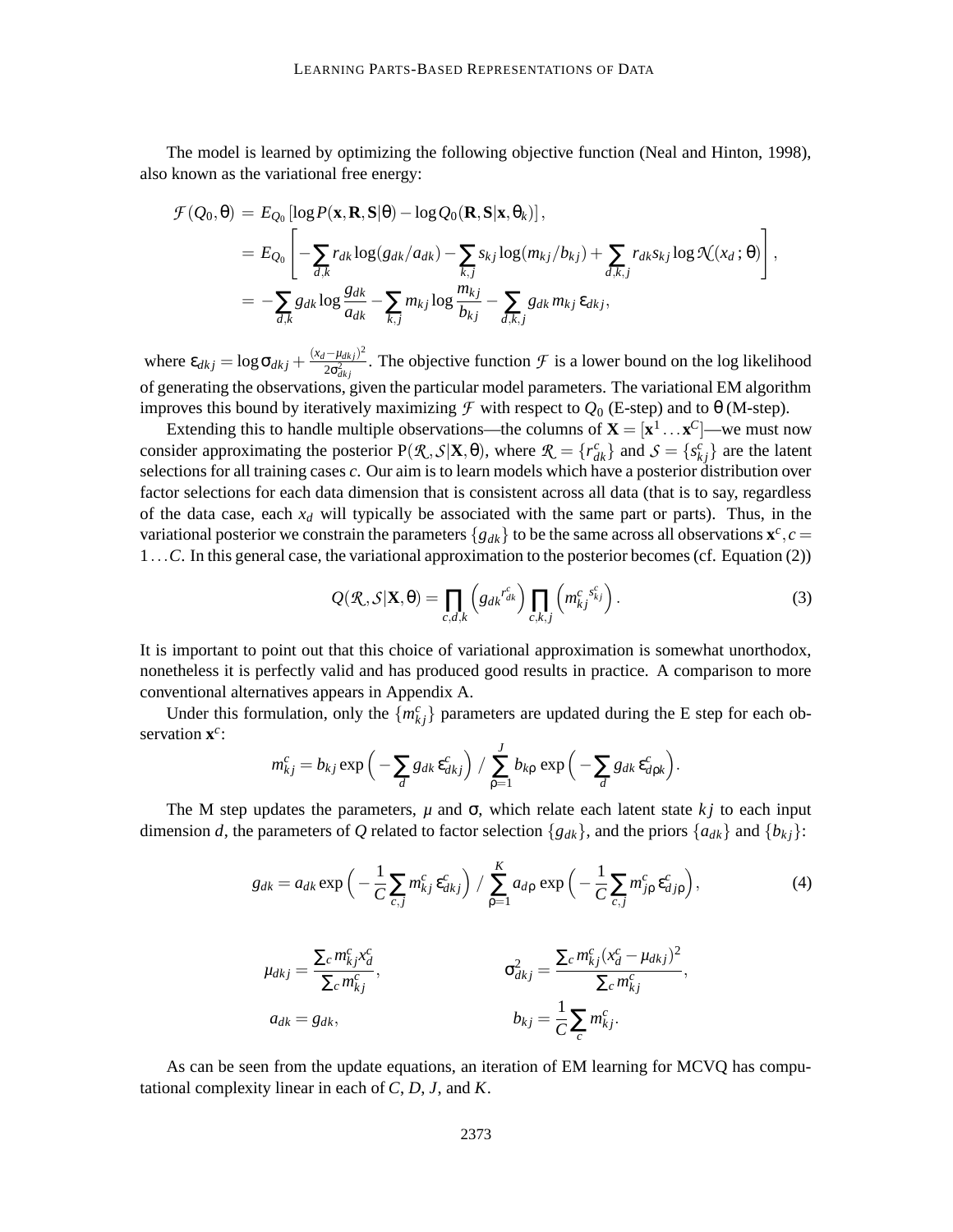A variational approximation is just one of a number of possible approaches to performing the intractable inference (E) step in MCVQ. One alternative, known as *Monte Carlo EM*, is to approximate the posterior with a set of samples  $\{\mathcal{R}_a, \mathcal{S}_n\}_{n=1}^N$  drawn from the true posterior  $P(\mathcal{R}, \mathcal{S} | \mathbf{X}, \theta)$ via Gibbs sampling. The M step now becomes a maximization of the approximate likelihood  $\frac{1}{N} \sum_{n} P(X, \mathcal{R}_n, \mathcal{S}_n | \theta)$  with respect to the model parameters  $\theta$ . Note that the intractable marginalization over  $\{r_{dk}^c, s_{kj}^c\}$  has been replaced with the less-costly sum over *N* samples. Details of this approach for a related model can be found in Ghahramani (1995), and a general description in Andrieu et al. (2003).

# **2.2 Multiple Cause Factor Analysis**

In MCVQ, each factor is modeled as a set of basis vectors, one of which is chosen at a time when generating data. A more general approach is to allow data to be generated by arbitrary linear combinations of the basis vectors in each factor. This extension (with the appropriate choice of prior distribution) amounts to modeling the range of appearances for each part with a factor analyzer.

A factor analysis (FA) model (e.g., Ghahramani and Hinton, 1996) proposes that the data vectors come from a low-dimensional linear subspace, represented by the basis vectors of the *factor loading*  $\textit{matrix}, \Lambda \in \Re^{D \times J},$  and an offset  $\rho \in \Re^D$  from the origin. A data vector is produced by taking a linear combination  $\mathbf{s} \in \mathbb{R}^J$  of the columns of  $\Lambda$ . The linear combination is treated as an unobserved latent variable, with a standard Gaussian prior  $P(s) = \mathcal{N}(s; 0, I)$ . To this is added zero-mean Gaussian noise, independent along each dimension. The probability model is

$$
P(\mathbf{x}, \mathbf{s}|\theta) = \mathcal{N}(\mathbf{x}; \Lambda \mathbf{s} + \boldsymbol{\rho}, \Psi) \mathcal{N}(\mathbf{s}; \mathbf{0}, \mathbf{I})
$$
 (5)

where  $\Psi$  is a  $D \times D$  diagonal covariance matrix.

As with MCVQ, we assume that the data contains *K* parts and model each using a factor analyzer  $\theta_k = (\Lambda^k, \rho_k, \Psi^k)$ . A data vector is again generated by stochastically selecting one state  $s_k$  per factor *k*, and choosing one factor per data dimension. Under this model factor analyzer *k* proposes that the value of  $x_d$  has a Gaussian distribution centered at  $\Lambda_d^k s_k + \rho_{dk}$  with variance  $\Psi_d^k$  (where  $\Lambda_d^k$  indicates the  $d^{th}$  row of factor loading matrix *k*, and  $\Psi_d^k$  the  $d^{th}$  entry on the diagonal of  $\Psi^k$ ). Thus the likelihood is

$$
P(\mathbf{x}|\mathbf{R},\mathbf{S},\theta) = \prod_{d,k} \mathcal{N}(x_d; \Lambda_d^k \mathbf{s}_k + \rho_{dk}, \Psi_d^k)^{r_{dk}}.
$$

#### 2.2.1 LEARNING AND INFERENCE

Again this model produces an intractable posterior over latent variables **S** and **R**, so we resort to a variational approximation:

$$
Q(\mathcal{R},\mathcal{S}|\mathbf{X},\theta) = \prod_{c,d,k} \left( g_{dk}^{r_{dk}^c} \right) \prod_{c,k} \mathcal{N}(\mathbf{s}_k^c;\mathbf{m}_k^c,\Omega_{ck}).
$$

This differs from the approximation used for MCVQ, Equation (3), in that here we assume the state variables **s***<sup>k</sup>* have Gaussian posteriors. Thus, in the E step we must now estimate the first *and* second moments of the posterior over  $\mathbf{s}_k$ . As before, we also tie the  $\{g_{dk}\}\$  parameters to be the same across all data cases. Setting up the objective function and differentiating, gives us the following updates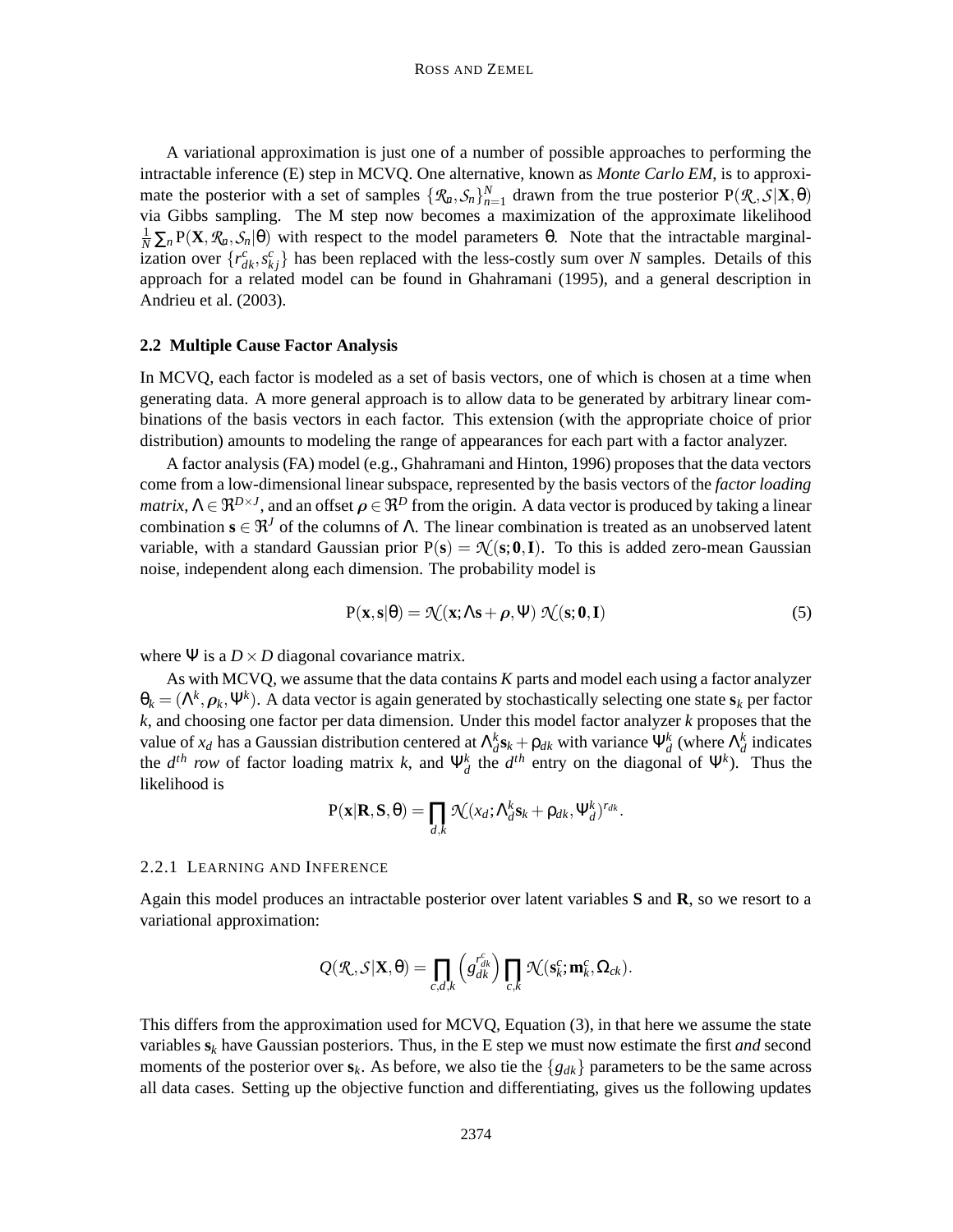for the E-step: $<sup>1</sup>$ </sup>

$$
\begin{aligned} \mathbf{m}^c_k &= \mathbf{\Omega}_{ck}\boldsymbol{\Lambda}^{k^T}\boldsymbol{\Psi}^{-1}_k((\mathbf{x}^c-\boldsymbol{\rho}_k)*\mathbf{g}_k),\\ \mathbf{\Omega}_{ck} &= \left(\boldsymbol{\Lambda}^{k^T}\frac{\mathbf{g}_k}{\boldsymbol{\Psi}^k}\boldsymbol{\Lambda}^k+\mathbf{I}\right)^{-1}, \qquad \langle \mathbf{s}^c_k\mathbf{s}^{c^T}_k\rangle = \mathbf{\Omega}_{ck}+\mathbf{m}^c_k\mathbf{m}^{c^T}_k, \end{aligned}
$$

where  $\frac{g_k}{\Psi^k}$  is a diagonal matrix with entries  $g_{dk}/\Psi_d^k$ . Note that the expression for  $\Omega_{ck}$  is independent of the index over training cases, *c*, thus we need only have one  $\Omega_k = \Omega_{ck}, \forall c$ .

The M-step involves updating the prior and variational posterior factor-selection parameters,  ${a_{dk}}$  and  ${g_{dk}}$ , as well as the parameters  $({\Lambda}^k, \rho_k, \Psi^k)$  of each factor analyzer. At each iteration the prior,  $a_{dk} = g_{dk}$  is set to the posterior at the previous iteration. The remaining updates are

$$
g_{dk} \propto \frac{a_{dk}}{|\Psi_d^k|^{1/2}} \exp\left[\frac{-1}{2C\Psi_d^k} \sum_c \left((x_d^c - \rho_{dk})^2 + \Lambda_d^k \langle \mathbf{s}_k^c \mathbf{s}_k^c{}^T \rangle \Lambda_d^{kT} - 2(x_d^c - \rho_{dk})\Lambda_d^k \mathbf{m}_k^c \right) \right],
$$
  

$$
\Lambda^k = (\mathbf{X} - \rho_k \mathbf{1}^T) \mathbf{M}_k^T \left(\sum_c \langle \mathbf{s}_k^c \mathbf{s}_k^c{}^T \rangle \right)^{-1},
$$
  

$$
\rho_k = \frac{1}{C} \sum_c \left(\mathbf{x}^c - \Lambda^k \mathbf{m}_k^c\right),
$$
  

$$
\Psi_d^k = \frac{1}{C} \sum_c \left((x_d^c - \rho_{dk})^2 + \Lambda_d^k \langle \mathbf{s}_k^c \mathbf{s}_k^c{}^T \rangle \Lambda_d^{kT} - 2(x_d^c - \rho_{dk})\Lambda_d^k \mathbf{m}_k^c\right).
$$

where  $(\mathbf{M}_k \text{ is a } J \times C \text{ matrix in which the } c^{th} \text{ column is } \mathbf{m}_k^c$ .

# **2.3 Related Algorithms**

Here we present the details of two related algorithms, principal components analysis (PCA), and non-negative matrix factorization (NMF). A more detailed comparison of these algorithms with MCVQ and MCFA appears below, in Section 5.

The goal of PCA is to learn a factorization of the data matrix **X** into the product of a coefficient matrix **S** and an orthogonal basis  $\Lambda$  so that  $\mathbf{X} \approx \Lambda \mathbf{S}$ . Typically  $\Lambda$  has fewer columns than rows, so **S** can be thought of as a reduced-dimensionality approximation of **X**, and  $\Lambda$  as the key features of the data. Using a squared-error cost function, the optimal solution is to let  $\Lambda$  be the top eigenvectors of the sample covariance matrix,  $\frac{1}{C-1}$ **XX**<sup>*T*</sup>, and let **S** =  $\Lambda^T$ **X**.

PCA can also be posed as a probabilistic generative model, closely related to factor analysis (Roweis, 1997; Tipping and Bishop, 1999). In fact, probabilistic PCA proposes the same generative model, Equation (5), except that the noise covariance,  $\Psi$ , is restricted to be a scalar times the identity matrix:  $\Psi = \sigma^2 I$ .

Non-negative matrix factorization (Lee and Seung, 1999) also learns a factorization  $X \approx WH$ of the data matrix, but includes the additional restriction that **X**, **W**, and **H** must be entirely nonnegative. By allowing only additive combinations of a non-negative basis, Lee & Seung propose to obtain basis vectors that correspond to the intuitive parts of the data. Instead of squared error, NMF seeks to minimize the divergence  $D(X||\mathbf{WH}) = \sum_{d,c} [x_d^c \log(\mathbf{WH})_{dc} - (\mathbf{WH})_{dc}]$  which is the

<sup>1.</sup> The second uncentered moment  $\langle s_k^c s_k^c^T \rangle$  need not be computed explicitly, since it can be expressed as a combination of the first and second centered moments,  $\mathbf{m}_k$  and  $\Omega_{ck}$ . It is, however, a useful subexpression for computing the M-step updates and likelihood bound.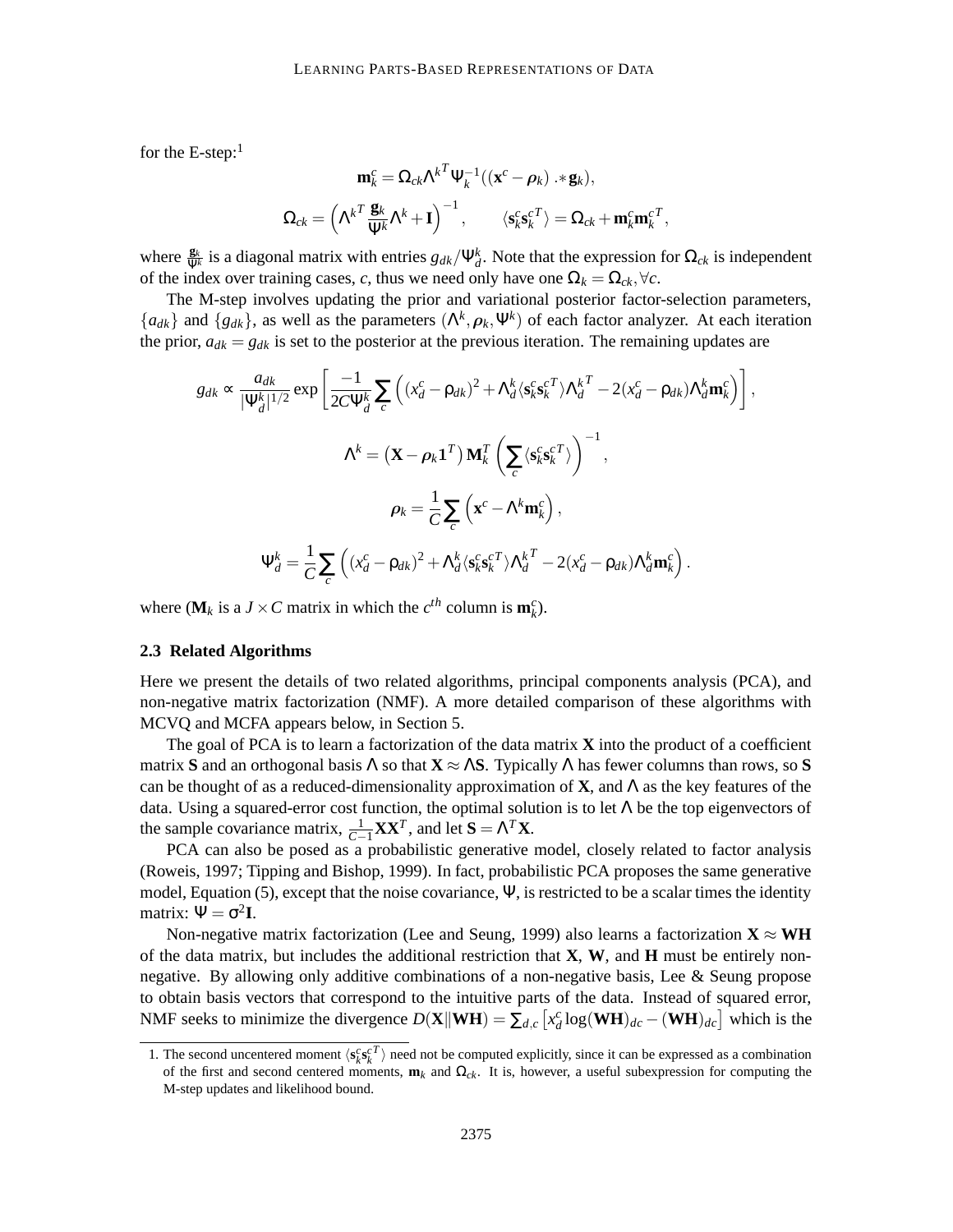negative log-probability of the data, assuming a Poisson density function with mean **WH**. A local minimum of the divergence is obtained by iterating the following multiplicative updates:

$$
w_{dj} \leftarrow w_{dj} \sum_{c} \frac{x_d^c}{(\mathbf{WH})_{dc}} h_{jc}, \qquad w_{dj} \leftarrow \frac{w_{dj}}{\sum_{d'} w_{d'j}}, \qquad h_{jc} \leftarrow h_{jc} \sum_{d} w_{dj} \frac{x_d^c}{(\mathbf{WH})_{dc}}.
$$

Despite the probabilistic interpretation, **X** ∼ *Poisson*(**WH**), NMF is not a proper probabilistic generative model, since it does not specify a prior distribution over the latent variable **H**. Thus NMF does not specify how new data could be generated from a learned basis.

Like the above methods, MCVQ and MCFA can be viewed as matrix factorization methods, where the left-hand matrix is formed from the {*gdk*} and the collection of VQ/FA basis vectors, while the right-hand matrix is comprised of the latent variables  $\{m_{kj}^c\}$ . This view highlights the key contrast between the assumptions about the data embodied in these earlier models, as opposed to the proposed model. Here the data is viewed as a concatenation of components or parts, corresponding to particular subsets of data dimensions, each of which is modeled as a convex combination of appearances.

# **3. Experiments**

In this section we examine the ability of MCVQ and MCFA to learn parts-based representations of data from two different problem domains.

We begin by modeling sets of digital images, in this case images of human faces. The parts learned are fixed subsets of the data dimensions (pixels), corresponding to fixed regions of the images, that closely resemble intuitive notions of the parts of faces. The ability to learn parts is robust to partial occlusions in the training images.

The application of MCVQ and MCFA to image data assumes that the images are normalized, that is, that the head is in a similar pose in each image, and aligned with respect to position and scale. This constraint is standard for learning methods that attempt to learn visual features beyond low level edges and corners, though, if desired, the model could be extended to perform automatic alignment of images (Jojic and Caspi, 2004). While normalization may require a preprocessing step for image applications, in many other types of applications, the input representation is more stable. For instance, in collaborative filtering each data vector consists of a single user's ratings for a fixed set of items; each data dimension always corresponds to the same item.

Thus, we also explore the application of MCVQ and MCFA to the problem of predicting ratings of unseen movies, given observed ratings for a large set of users. Here parts correspond to subsets of the movies which have correlated ratings.

Code implementing MCVQ and MCFA in MATLAB, as used for the following experiments, can be obtained at http://www.cs.toronto.edu/∼dross/mcvq/.

#### **3.1 Face Images**

The face data set consisted of 2429 images from the CBCL Face database #1 (MIT-CBCL, 2000). Each image contained a single frontal or near-frontal face, depicted in  $19 \times 19$  pixel grayscale. The images were histogram equalized, and pixel values rescaled to lie in  $[-2,2]$ . Sample training images are shown in Figure 2.

Using these images as input, we trained MCVQ and MCFA models, each containing  $K = 6$ factors. The MCVQ model with  $J = 10$  states converged in 120 iterations of Monte Carlo EM, while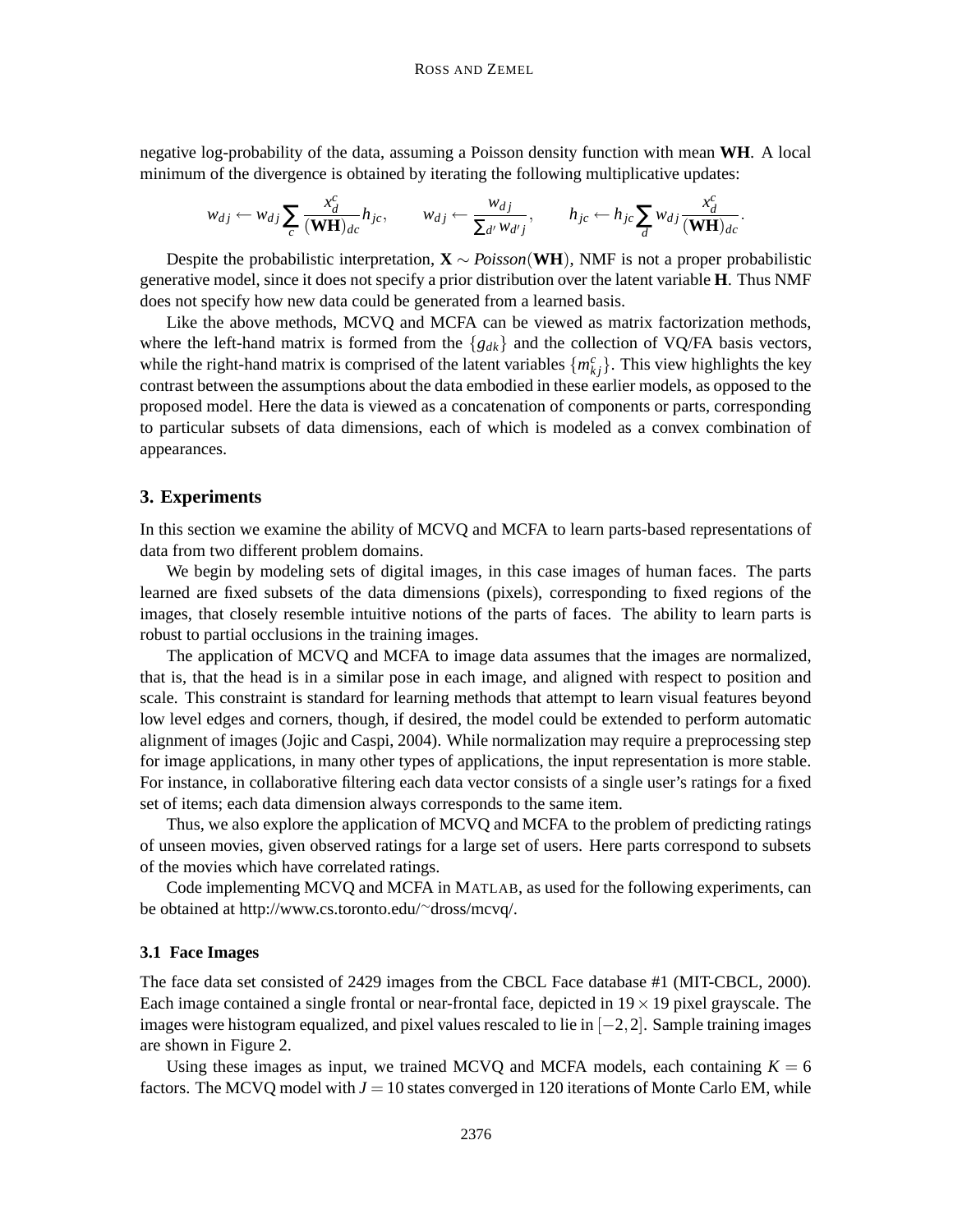

VQ 1 VQ 2 VQ 3 VQ 4 VQ 5 VQ 6

Figure 2: Sample training images from the CBCL Face database #1.

Figure 3: The parts-based model of faces learned by MCVQ. On the left are plots showing the posterior probability with which each pixel selects the indicated VQ. On the right are the means, for each state of each VQ, masked by the aforementioned selection probabilities  $(\mu_{kj}.*\mathbf{g}_k).$ 

the MCFA model with  $J = 4$  basis vectors converged in 15 variational EM iterations. In practice, the Monte Carlo approach to inference leads to better local maxima of the objective function, and better parts-based models of the data. For both MCVQ and MCFA, prior probabilities were initialized to uniform, and states/basis vectors to randomly selected training images. The learned parts-based decompositions are depicted in Figures 3 and 4.

On the left of each figure is a plot of posterior probabilities {*gdk*} that each pixel selects the indicated factor as its explanation. White indicates high probability of selection, and black low. As can be seen, each **g***<sup>k</sup>* can be thought of as a mask indicating which pixels 'belong' to factor *k*.

In the noise-free case, each image generated by one of these models is a sum of the contributions from the various factors, where each contribution is 'masked' by the probability of pixel selection. For example in Figure 3 the probability of selecting VQ #4 is non-zero only around the nose, thus the contribution of this VQ to the remaining areas of the face in any generated image is negligible.

On the right of each figure is a plot of the 10 states/4 basis vectors for each factor. Each image has been masked (via element-wise multiplication) with the corresponding  $g_k$ . For MCVQ this is  $(\mu_{dkj} \cdot * g_{dk})$ , and for MCFA this is  $(\Lambda_{dj}^k \cdot * g_{dk})$ . In the case of MCVQ, each state is an alternative appearance for the corresponding part. For example VQ #4 gives 10 alternative noses to select from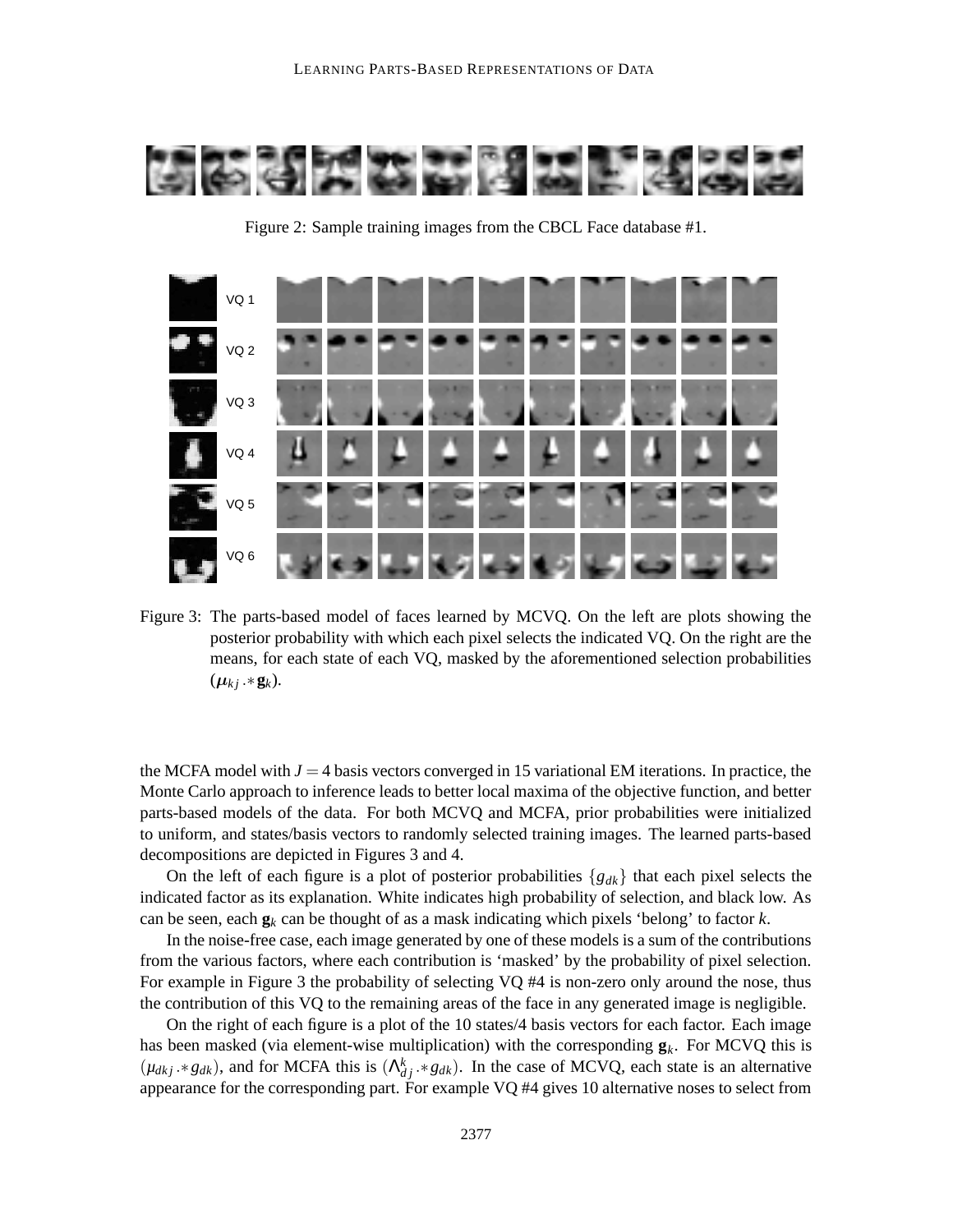

Figure 4: The parts-based model of faces learned by MCFA.

when generating a face. These range from thin to wide, with shadows of the left or right, and with light or dark upper-lips (possibly corresponding to moustaches). In MCFA, on the other hand, the basis vectors are not discrete alternatives. Rather these vectors are combined via arbitrary linear combinations to generate an appearance of a part.

To test the fidelity of the learned representations, the trained models were used to probabilistically classify held-out test images as either *face* or *non-face*. The test data consisted of the 472 face images and 472 randomly-selected non-face images from the CBCL database test set. To classify test images, we evaluated their probability under the model, labeling an image as *face* if its probability exceeded a threshold, and *non-face* if it did not. For each model the threshold was chosen to maximize classification performance. Evaluating the probability of a data vector under MCVQ and MCFA can be difficult, since it requires marginalizing over all possible values of the latent variables. Thus, in practice, we use a Monte Carlo approximation, obtained by averaging over a sample of possible selections. The results of this experiment are shown in Table 1. In addition to MCVQ and MCFA, we performed the same experiment with four other probabilistic models: probabilistic principal components analysis (PPCA), mixture of Gaussians, a single Gaussian distribution, and cooperative vector quantization (Hinton and Zemel, 1994) (which is described further in Section 5). It is important to note that in this experiment an increase in model size (using more VQs, states, or basis vectors) does not necessarily improve the ability to discriminate faces from non-faces. For example, PPCA achieves its highest accuracy when using only three basis vectors, and a mixture of Gaussians with 60 states outperforms one with 84 states. As can be seen, the highest performance is achieved by an MCVQ model with 6 VQs and 14 states per VQ.

Another way of validating image models it to use them to generate new examples and see how closely they resemble images from the observed data—in this case how much the generated images resemble actual faces. Examples of images generated from MCVQ and MCFA are shown in Figure 5.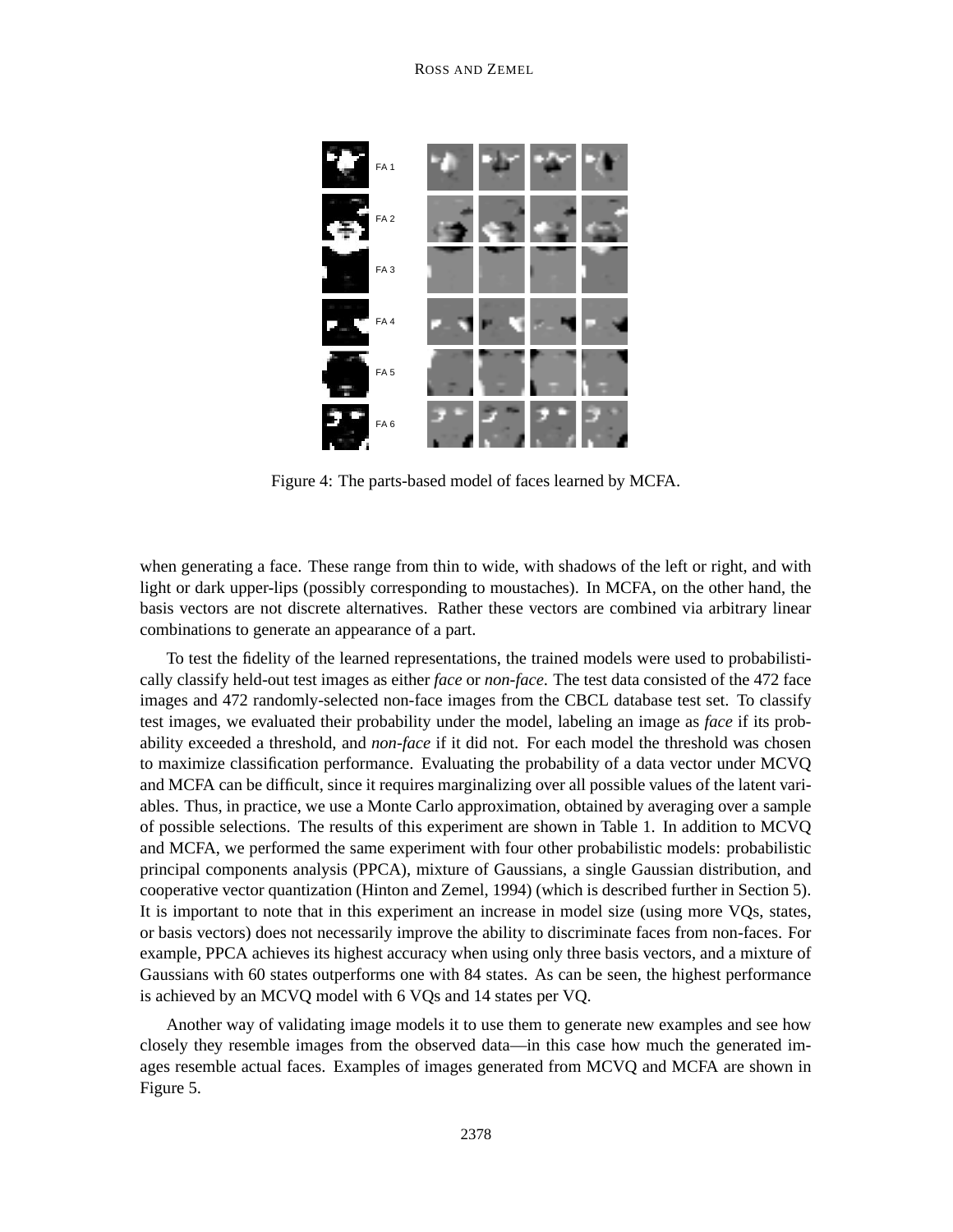| Model                                                   | Accuracy |
|---------------------------------------------------------|----------|
| MCVQ (6 VQs, 14 states each)                            | 0.8305   |
| Mixture of Gaussians (60 states)                        | 0.8072   |
| MCVQ (6 VQs, 10 states each)                            | 0.8030   |
| Probabilistic PCA (3 components)                        | 0.7903   |
| Gaussian distribution (diagonal covariance)             | 0.7871   |
| Mixture of Gaussians (84 states)                        | 0.7680   |
| MCFA (6 FAs, 3 basis vectors each)                      | 0.7415   |
| MCFA (6 FAs, 4 basis vectors each)                      | 0.7267   |
| Cooperative Vector Quantization (6 VQs, 10 states each) | 0.6208   |

Table 1: Results of classifying test images as *face* or *non-face*, by computing their probabilities under trained generative models of faces.



Figure 5: Synthetic images generated using MCVQ (left) and MCFA (right).

The parts-based models learned by MCVQ and MCFA differ from those learned by NMF and PCA, as depicted in Figure 6, in two important ways. First, the basis is sparse—each factor contributes to only a limited region of the image, whereas in NMF and PCA basis vectors include more global effects. Secondly MCVQ and MCFA learn a grouping of vectors into related parts, by explicitly modeling the sparsity via the *gdk* distributions.

A further point of comparison is that, in images generated by PPCA and NMF, a significant proportion of the pixels in the generated images lie outside the range of values appearing in the training data (7% for PPCA and 4.5% for NMF), requiring that the generated values be thresholded. On the other hand, MCVQ will never generate pixel values outside the observed range. This is a simple result, since each generated image is a convex combination of basis vectors, and each basis vector is a convex combination of data vectors. Although no such guarantee exists for MCFA, in practice pixels it generates are all within-range.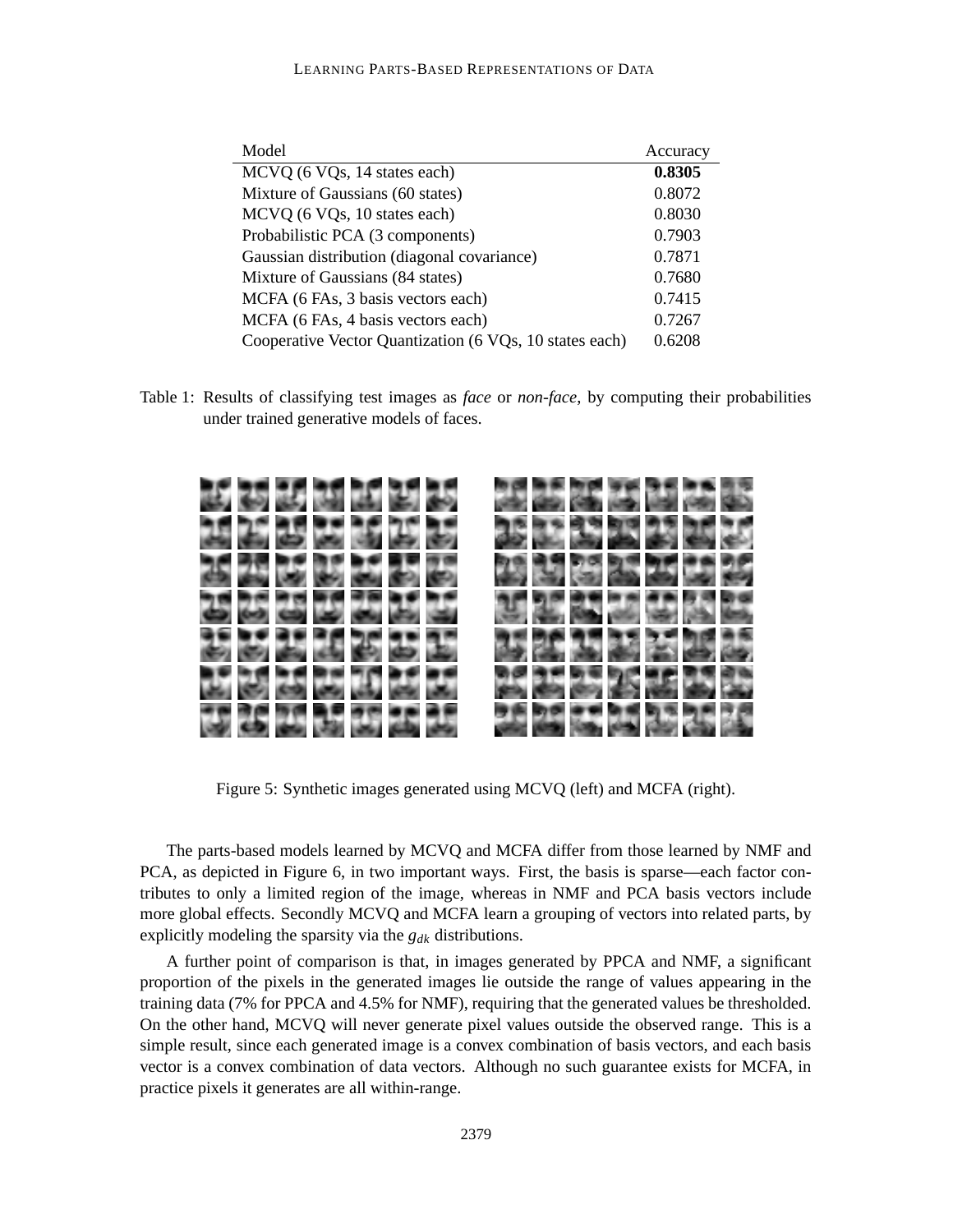

Figure 6: Bases learned by non-negative matrix factorization (left) and probabilistic principal components analysis (right), when trained on the face images.

## 3.1.1 PARTIAL OCCLUSION

Parts-based models can also be reliably learned from image data in which the object is partially occluded. As an illustration, we trained an MCVQ model on a data set containing partially-occluded faces. The occlusions were generated by replacing pixels in randomly-selected contiguous regions of each training image with noise. The noise, which covered  $\frac{1}{4}$  to  $\frac{1}{2}$  of each image, had the same first- and second-order statistics as the unoccluded pixels. The resulting training set contained 4858 images, half of which were partially occluded.

Examples of the training images, and the resulting model, can be seen in Figure 7. In the model each VQ has learned at least one state containing a blurry region, which corresponds to an occluded view of the respective part (e.g., for VQ 1, the second state from the right). Thus this model is able to generate and reconstruct (recognize) partially-occluded faces.

#### **3.2 Collaborative Filtering**

Here we test MCVQ on a collaborative filtering task, using the EachMovie data set, where the input vectors are ratings by viewers of movies, and a given element always corresponds to the same movie. The original data set contains ratings, on a scale from 1 to 6, of a set of 1649 movies, by 74,424 viewers. In order to reduce the sparseness of the data set, since many viewers rated only a few movies, we only included viewers who rated at least 20 movies, and removed unrated movies. The remaining data set, containing 1623 movies and 36,656 viewers, was still very sparse (95.7%).

We evaluated the performance of MCVQ using the framework proposed by Marlin (2004) for comparison of collaborative filtering algorithms. From each viewer in the EachMovie set, a single randomly-chosen rating was held out. The performance of the model at predicting these held-out ratings was evaluated using 3-fold cross validation. In each fold, the model was fit to a training set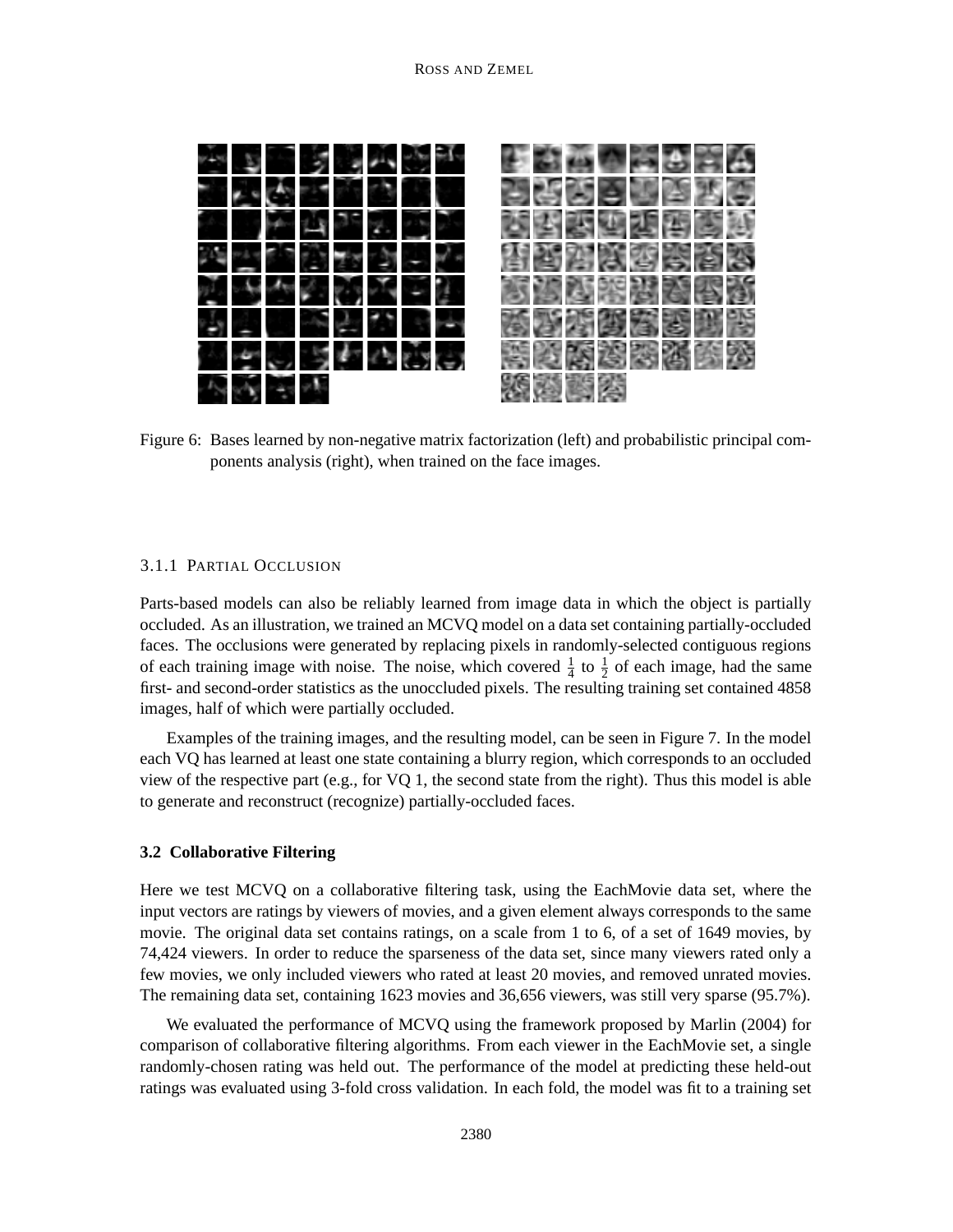

Figure 7: The model learned by MCVQ on partially-occluded faces. On the left are six representative images from the training data. In the middle are plots of the posterior part selection probability (the *gdk*'s) for each VQ. On the right are the (unmasked) means for each state of each VQ. Note that each VQ has learned at least one state to represent partial occlusion of the corresponding part.

of  $2/3$  of the viewers, with the remaining  $1/3$  viewers retained as a testing set.<sup>2</sup> This model was used to predict the held-out ratings of the training viewers, a task referred to as *weak generalization*, as well as the held-out ratings of the testing viewers, called *strong generalization*. Each prediction was obtained by first inferring the latent states of the factors  $m_{kj}$ , then averaging the mean of each state by its probability of selection:  $\sum_{k,j} g_{dk} m_{kj} \mu_{kj}$ .

Prediction performance was calculated using normalized mean absolute error (NMAE). Given a set of predictions  $\{p_i\}$ , and the corresponding ratings  $\{r_i\}$ , the NMAE is

$$
\frac{1}{z n} \sum_{i=1}^{n} |r_i - p_i|
$$

where  $z$  is a normalizing factor equal to the expectation of the mean absolute error, assuming uniformly distributed  $p_i$ 's and  $r_i$ 's (Marlin, 2004).<sup>3</sup> For the EachMovie data set this value is  $z = 35/18 \approx 1.9444$ .

We trained several models on this data set, including MCVQ, MCFA, factor analysis, mixture of Gaussians, as well as a baseline algorithm which, for each movie, simply predicts the mean of

<sup>2.</sup> This differs slightly from Marlin's approach. He used three randomly sampled training and test sets of 30000 and 5000 viewers respectively. However, his test sets were not disjoint, introducing a potential bias in the error estimate. We, instead, partitioned the data into thirds, using 2/3 of the viewers for training and 1/3 for testing in each of the three folds. The resulting estimates of error should be less biased, but remain directly comparable to Marlin's results.

<sup>3.</sup> For data sets in which the ratings range over the integers, from a minimum of *m* to a maximum of *M*, there is a simple expression for *z*. Let  $N = M - m$  be the largest possible absolute error. Then  $z = \frac{N(N+2)}{3(N+1)}$  $\frac{N(N+2)}{3(N+1)}$ .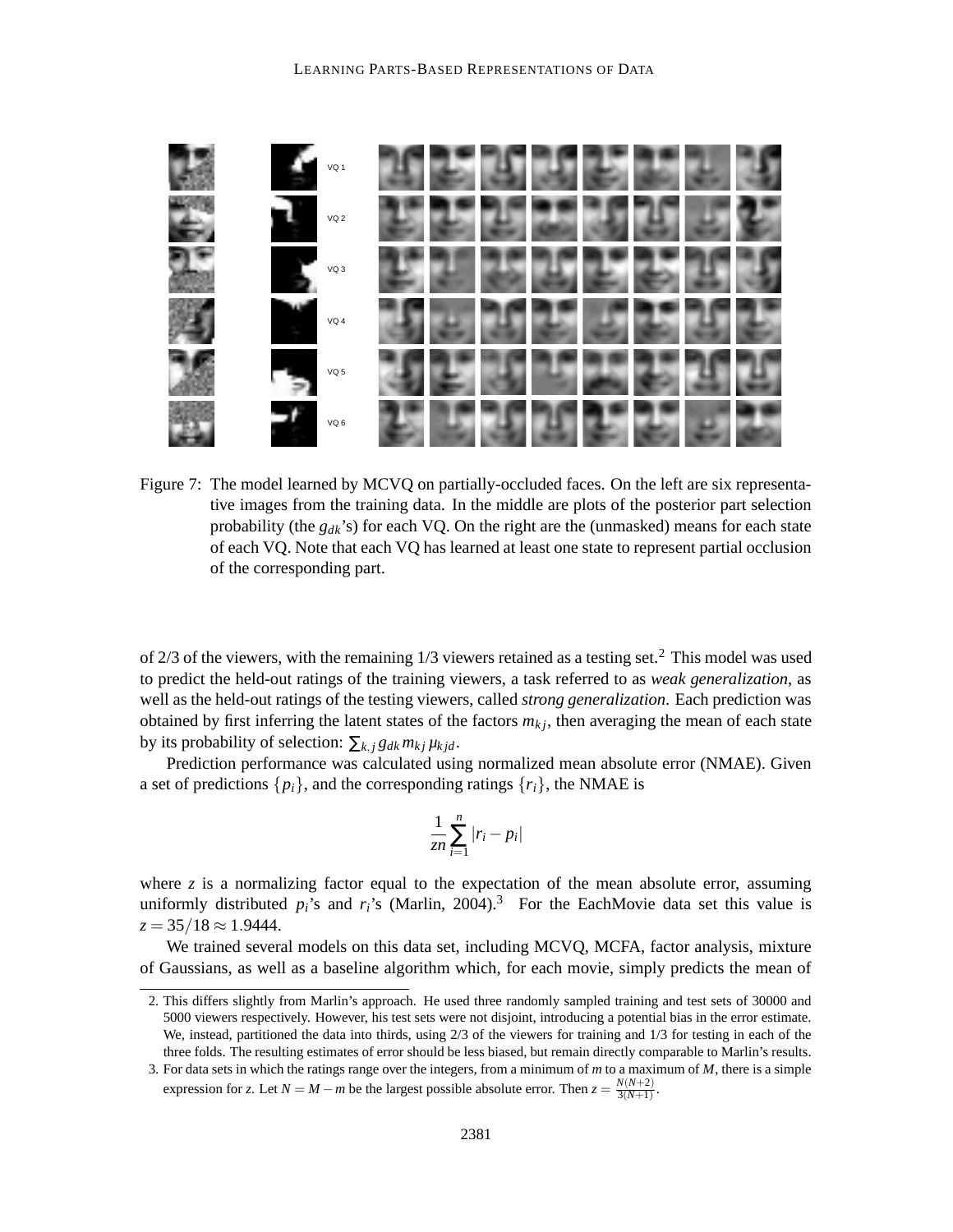| Model                        | <b>Weak Generalization</b> | <b>Strong Generalization</b> |
|------------------------------|----------------------------|------------------------------|
| MCVQ $K = 5, J = 12$         | 0.4896                     | 0.4942                       |
| Gaussian mixture $J = 60$    | 0.4945                     | 0.4895                       |
| Factor Analysis $J = 60$     | 0.5314                     | 0.5318                       |
| MCFA $K = 4, J = 6$          | 0.5502                     | 0.5503                       |
| Predict mean observed rating | 0.5621                     | 0.5621                       |

Table 2: Collaborative filtering performance. For each algorithm we show the prediction error, in terms of NMAE (see text), on held out ratings from the training data (weak generalization) and the test data (strong generalization). *K* and *J* give the number of factors and basis vectors per factor respectively.

the observed ratings for that movie. MCVQ and MCFA were both trained using variational EM, converging in 15 iterations. We selected this approach due to its efficiency, as running each of these algorithms on the large data sets used in these experiments via the Monte Carlo EM approach would require considerable computation time. Note that in the graphical model (Fig. 1), all the observation dimensions are leaves, so a data variable whose value is not specified in a particular observation vector will not play a role in inference or learning. This makes inference and learning with sparse data rapid and efficient in MCVQ and MCFA.

The results of rating prediction are summarized in Table 2 For each model, we have included the best performance, under the restriction that  $JK \leq 60$ . For comparison, the current state-of-the-art performance on this experiment is 0.4422 weak and 0.4557 strong generalization, by Marlin's User Rating Profile model (Marlin, 2004).

In addition to its utility for rating prediction, the parts-based model learned by MCVQ can also provide key insights regarding the relationships between the movies. These relationships are largely captured by the learned  ${g_{dk}}$  parameters. For a movie *d*, the probability distribution  $\mathbf{g}_d =$  $[g_{d1} \dots g_{dK}]$  indicates the affinity of the movie for each of the *K* factors. To study these relationships we retrained MCVQ on the EachMovie set, using all available data, again with  $K = 5$  and  $J = 12$ .

When trained on the full data set, the average entropy of the  $g<sub>d</sub>$  distributions was only 0.0475 bits. In other words, for 98% of the movies, at least one factor was consistently selected with a posterior probability exceeding 0.9. The movies in the training set were distributed fairly evenly amongst the available factors. Specifically, using a probability of  $g_{dk} > 0.9$  to indicate strong association, VQs 1 to 5 were assigned 14%, 33%, 9%, 20% and 22% respectively of the movies. Thus MCVQ learned a partitioning of the movies into approximately disjoint subsets.

In the parts-based model, movies with related ratings were associated with the same factor. For example, all seven movies from the *Amityville Horror* series were assigned to VQ #1. Similarly the three original *Star Wars* movies, as well as seven of the eight *Star Trek* movies were all associated with VQ  $#5$ . By examining VQ  $#5$  in more detail we can see that each state of the VQ corresponds to a different attitude towards the associated movies, or 'ratings profile'. In Figure 8 we compare the ratings given to the *Star Wars* and *Star Trek* movies by various states of VQ #5. For each state we have plotted the difference between the predicted rating and the mean rating,  $\mu_{dkj} - \sum_{j'} (\mu_{dkj'}/J)$ , for each of the 10 movies. This score will be large for a particular movie if the state, or profile, gives the movie a much higher rating than it ordinarily receives.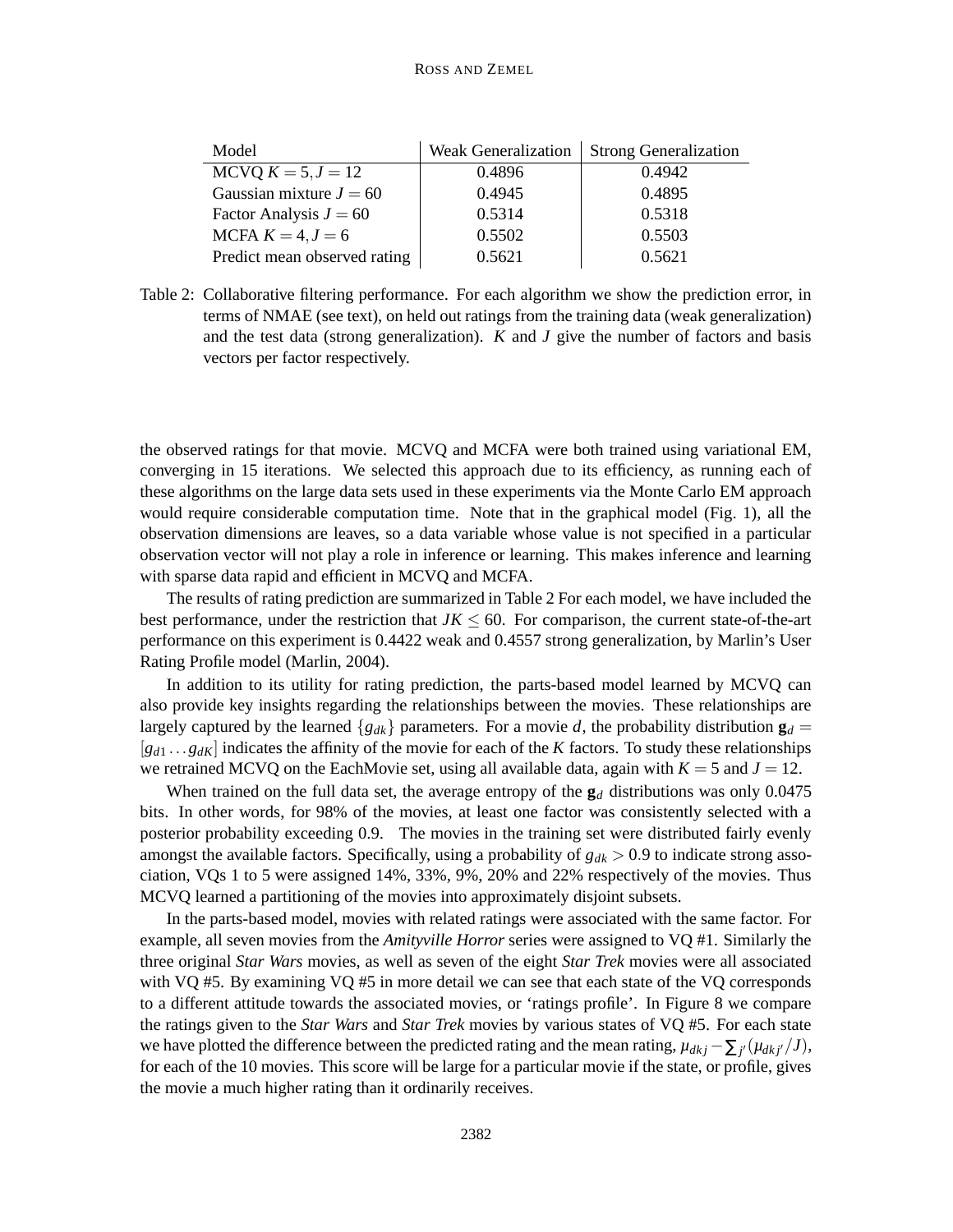The four states depicted in Figure 8 show a range of possible ratings profiles. State 2 shows a strong preference for all the movies, with each receiving a rating 1-2.5 points higher than usual. In contrast, state 9 shows an equally strong dislike for the movies. State 10 indicates a viewer who is fond of *Star Wars*, but not *Star Trek*. Finally, state 11 shows an ambivalent attitude: slight preference for some films, and slight dislike for others.



Figure 8: Ratings profiles learned by MCVQ on the EachMovie data, for *Star Wars* and *Star Trek* movies. Each state represents a different attitude towards the movies. Positive scores correspond to above-average ratings for the movie, and negative to below-average.

## 3.2.1 ACTIVE LEARNING

When collaborative filtering is posed in an online or active setting, the set of available data is continually growing, as viewers are queried and new ratings are observed. When a viewer provides a new rating for an item, the system's beliefs about his preferences must be updated. In generative models, such as we have described, this entails updating the distribution over latent state variables for the viewer. This update is often costly, and can pose a problem when the system must be used interactively. Furthermore, queries of the sort "What is the rating of  $x_d$ ?" must be generated online, based on the viewer's previous responses, to maximize the value of the information obtained. This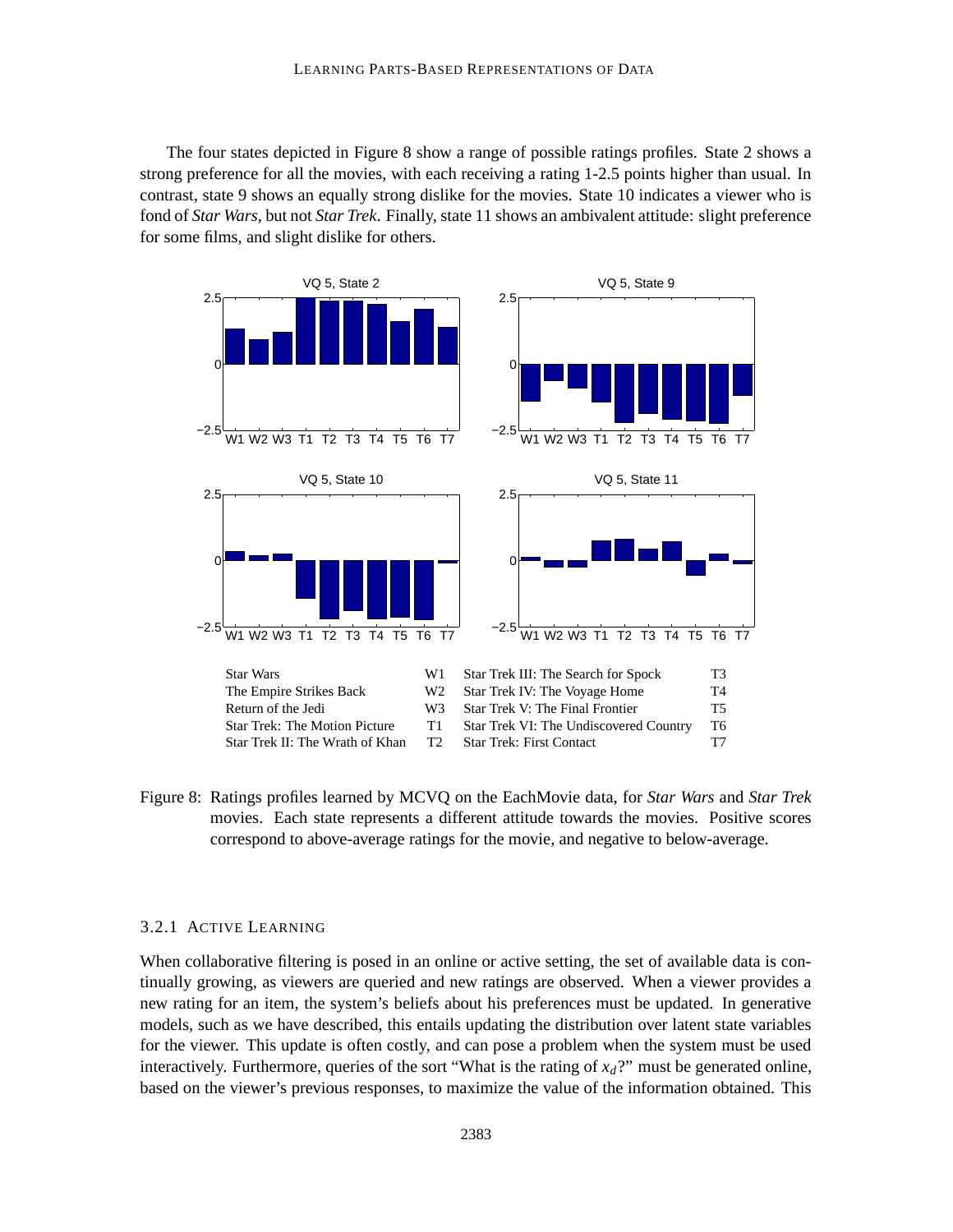value could simply be the system's certainty as to the viewer's preferences, or, more interestingly, its ability to recommend movies that he might enjoy.

The parts based models we describe significantly simplify both of these computations. By learning a partitioning of the items, a new rating will only affect beliefs about unobserved ratings associated with the same factor. Specifically, only one  $m_k$  will be updated for each new rating, and the update will depend only on a fraction of the observations.

Also, since we explicitly model the relationships between items, we can determine how the possible responses to a putative query would affect predictions. Thus, we can formulate a query designed to identify movies with high predicted ratings. More details on a successful application of MCVQ to active collaborative filtering, using these ideas, can be found in Boutilier et al. (2003).

## **4. Hierarchical Learning**

Thus far it has been assumed that the states of each factor are selected independently. Although this assumption has proven useful, it is unrealistic to suppose that, for example, the appearance of the eyes and mouth in a face are entirely uncorrelated. Rather than simply being a violation of our modeling assumptions, these correlations can be viewed as an additional source of information from which we can learn higher-order structure present in the data.

Here we relax the assumption of independence by including an additional higher-level latent variable upon which state selections are conditioned. This variable has two possible interpretations. First, if the higher-level cause is unobserved, it can be learned, inducing a categorization of the data vectors based on their state selections. Secondly, if the variable is observed, it can be treated as side information available during learning. In this case the prior over state selections will be adapted to account for the side information.

We now develop both approaches, and demonstrate their use on a set of images containing different facial expressions.

#### **4.1 Extending the Generative Model**

Suppose that each data vector comes from one of *N* different classes. We assume that for a given data vector the selections of the states for each factor (the **s***k*'s) depend on the class, but that the selections of a factor per data dimension (the  $\mathbf{r}_d$ 's) do not. Specifically, for training case **x**, we introduce a new multinomial variable **y** which selects exactly one of the *N* classes. **y** can be thought of as an indicator vector  $y \in \{0,1\}^N$ , where  $y_n = 1$  if and only if class *n* has been selected. Using a prior  $P(y_n = 1) = \beta_n$  over **y**, the complete likelihood takes the following form (cf. Equation (1)):

$$
P(\mathbf{x}, \mathbf{R}, \mathbf{S}, \mathbf{y} | \theta) = P(\mathbf{x} | \mathbf{R}, \mathbf{S}, \theta) P(\mathbf{R}) P(\mathbf{S} | \mathbf{y}) P(\mathbf{y}),
$$
  
\n
$$
= \prod_{d,k} (P(x_d | \theta_k, \mathbf{s}_k)^{r_{dk}}) \prod_{d,k} (a_{dk}^{r_{dk}}) \prod_{n,k,j} (b_{nkj}^{s_{kj}y_n}) \prod_n (\beta_n^{y_n}).
$$
 (6)

The graphical model representation is given in Figure 9.

Note that for each class *n* there is a different prior distribution over the state selections. We represent these distributions with  $\{b_{nkj}\}_{nk}$ ,  $\sum_j b_{nkj} = 1$ , where  $b_{nkj}$  is the probability of selecting state *j* from factor *k* given class *n*. Since the model contains *N* priors over **S**, one to be selected for each data vector, then we can think of this model as incorporating an additional vector quantization or clustering, this time over distributions for **S**.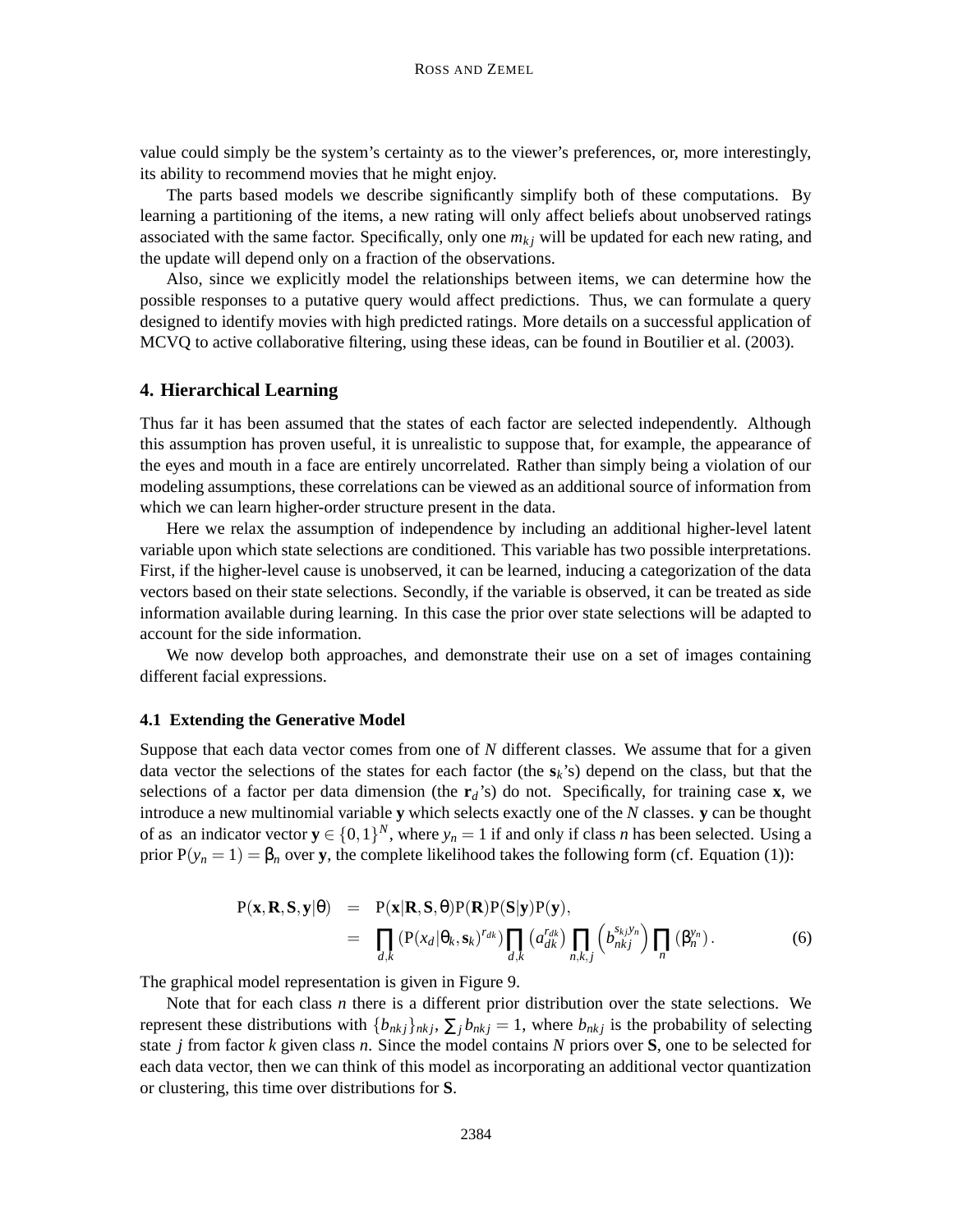

Figure 9: Graphical model with additional class variable, **y**. Note that **y** can be either observed or unobserved.

If the class variable **y** corresponds to an observed label for each data vector, then the new model can be thought of as a standard MCVQ or MCFA model, but with the requirement that we learn a different prior over **S** for each class. On the other hand, if **y** is unobserved, then the new model learns a mixture over the space of possible priors for **S**, rather than the single maximum likelihood point estimate learned in standard MCVQ and MCFA.

Below we derive the EM updates for the hierarchical MCVQ model. The derivation of hierarchical MCFA is similar.

## **4.2 Unsupervised Case**

In the unsupervised case,  $y^c$ , for each training case  $c = 1...C$  is an unobserved variable, like  $\mathbb{R}^c$ and  $S^c$ . As in standard MCVQ, the posterior  $P(R, S, y|x, \theta)$  over latent variables cannot tractably be computed. Instead, we use the following factorized variational approximation:

$$
Q(\mathcal{R},\mathcal{S},\mathcal{Y})=\bigg(\prod_{c,d,k}g_{dk}^{r_{dk}^c}\bigg)\bigg(\prod_{c,n,k,j}m_{nkj}^c{}_{s_{j}^c}^{s_{k}^c}{}^{y_{n}^c}\bigg)\bigg(\prod_{c,n}z_n^{c}{}^{y_{n}^c}\bigg).
$$

Note that, as in standard MCVQ, we restrict the posterior selections of VQ made for each training case to be identical, that is,  ${g_{dk}}$  is independent of *c*. Using the variational posterior and the likelihood, Equation (6), we obtain the following lower bound on the log-likelihood:

$$
\mathcal{F} = E_Q \left[ \log P(X, \mathcal{R}, \mathcal{S}, \mathcal{Y} | \theta) - \log Q(\mathcal{R}, \mathcal{S}, \mathcal{Y} | \mathbf{X}, \theta) ) \right],
$$
  
\n
$$
= E_Q \left[ \sum_c \log P(\mathbf{x}^c | \mathbf{R}^c, \mathbf{S}^c, \mathbf{y}^c, \theta) + \sum_c \log P(\mathbf{R}^c, \mathbf{S}^c, \mathbf{y}^c) - \sum_c \log Q(\mathbf{R}^c, \mathbf{S}^c, \mathbf{y}^c) \right],
$$
  
\n
$$
= - \sum_{c,d,k} g_{dk} \log \frac{g_{dk}}{a_{dk}} - \sum_{c,n,k,j} m_{nkj}^c z_n^c \log \frac{m_{nkj}^c}{b_{nkj}} - \sum_{c,n} z_n^c \log \frac{z_n^c}{\beta_n}
$$
  
\n
$$
- \sum_{c,d,k,j} g_{dk} \left( \sum_n m_{nkj}^c z_n^c \right) \varepsilon_{dkj}^c - \frac{CD}{2} \log(2\pi).
$$

By differentiating  $\mathcal F$  with respect to each of the parameters and latent variables, and solving for their respective maxima, we obtain the EM updates used for learning the model. The E-step updates for  $m_{nkj}^c$  and  $z_n^c$  are

$$
m_{nkj}^c \propto b_{nkj} \exp\left(-\sum_d g_{dk} \varepsilon_{dkj}^c\right),\,
$$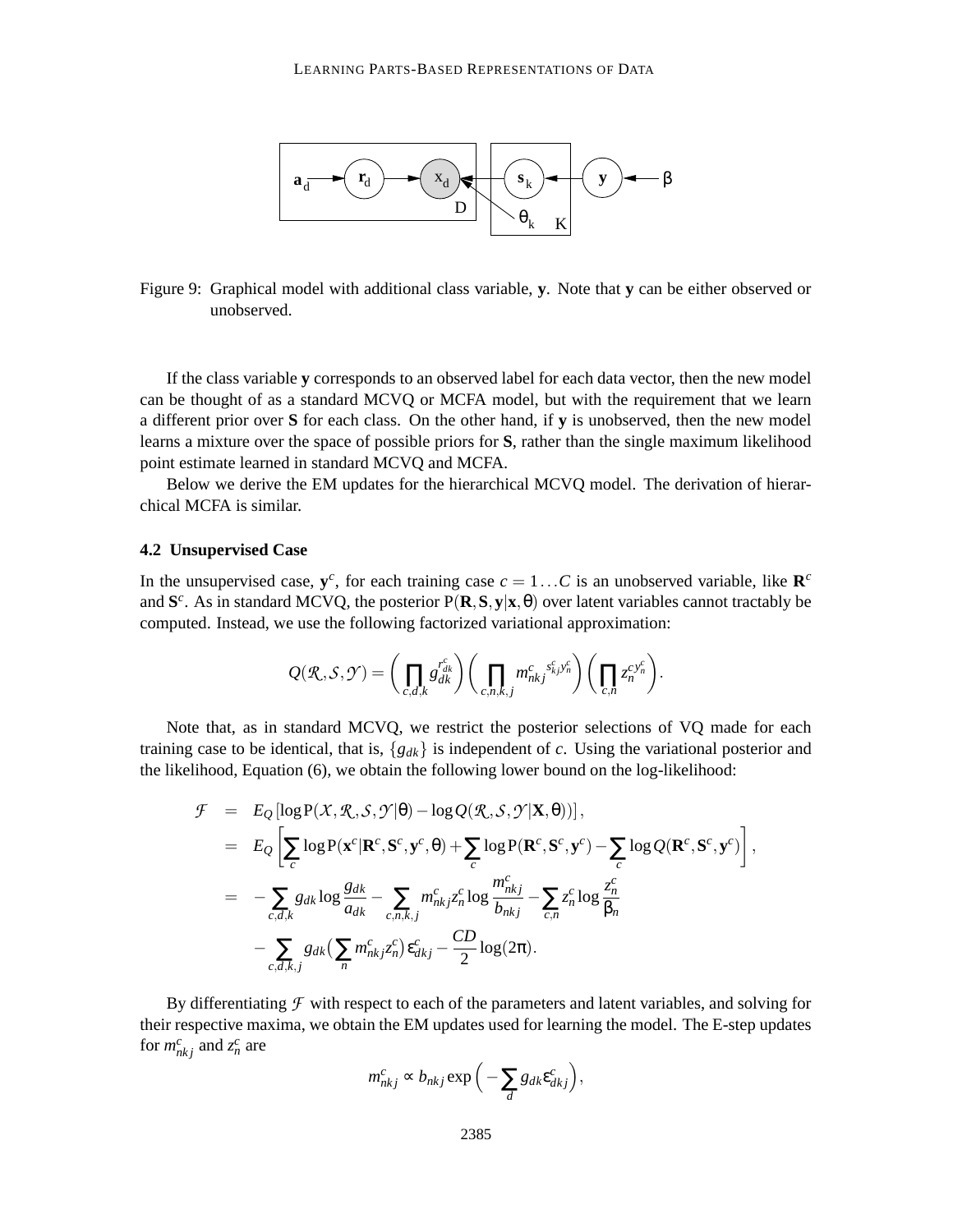$$
z_n^c \propto \beta_n \exp\bigg(\sum_{kj} m_{nkj}^c \log \frac{b_{nkj}}{m_{nkj}^c} - \sum_{dkj} g_{dk} m_{nkj}^c \varepsilon_{dkj}^c\bigg).
$$

The M-step updates for  $a_{dk}, g_{dk}, \mu_{dkj}$ , and  $\sigma_{dkj}$  are unchanged from standard MCVQ, except for the substitution of  $\sum_n (m_{nkj}^c z_n^c)$  in place of  $m_{kj}^c$ , wherever it appears. The updates for  $\beta_n$  and  $b_{nkj}$  are

$$
\beta_n = \frac{1}{C} \sum_c z_n^c, \qquad b_{nkj} = \frac{\sum_c m_{nkj}^c z_n^c}{\sum_c z_n^c}.
$$

A useful interpretation of the latent variable **y** is that, for a given data vector, it indicates the assignment of that datum to one of *N* clusters. Specifically,  $z_n^c$  can be thought of as the posterior probability that example *c* belongs to cluster *n*.

#### **4.3 Supervised Case**

In the supervised case, we are given a set of labeled training data  $(\mathbf{x}^c, \mathbf{y}^c)$  for  $c = 1...C$ . Note that this case is essentially the same as the unsupervised case—we can obtain the supervised updates by constraining  $z^c = y^c$ ,  $\forall c$ . Since the class is known, we may now drop the subscript *n* from  $m_{nkj}^c$ .

As stated earlier, when the **y**'s are given, we learn a different prior over state selections for each class *n*:

$$
b_{nkj} = \frac{1}{C\beta_n} \sum_c m_{kj}^c y_n^c,
$$

where the prior probability of observing class  $n$ ,  $\beta_n$ , can be calculated from the training labels:

$$
\beta_n = \frac{1}{C} \sum_c y_n^c.
$$

The posterior probabilities of state selection for each example  $c$ ,  $m_{kj}^c$ , depend only on the prior corresponding to *c*'s class:

$$
m_{kj}^c \propto b_{y^ckj} \exp\left(-\sum_d g_{dk} \varepsilon_{dkj}^c\right).
$$

#### **4.4 Experiments**

In this section we present experimental results obtained by training the above models on images taken from the AR Face Database (Martinez and Benavente, 1998). This data consists of images of frontal faces of 126 subjects under a number of different conditions. The five conditions used for these experiments were: 1) anger, 2) neutral, 3) scream, 4) smile, and 5) sunglasses.

The data set in its raw form contains faces which, although roughly centered, appear at different locations, angles, and scales. Since the learning algorithms do not attempt to compensate for these differences, we manually aligned each face such that the eyes always appeared in the same location. Next we cropped the images tightly around the face, and subsampled to reduce the size to  $29 \times 22$ pixels. Finally, we converted the image data to grayscale, with pixel values ranging from -1 to 1. Examples of the preprocessed images can be seen in Figure 10.

The above preprocessing steps are standard when applying unsupervised learning methods, such as NMF, PCA, ICA, etc., to image data.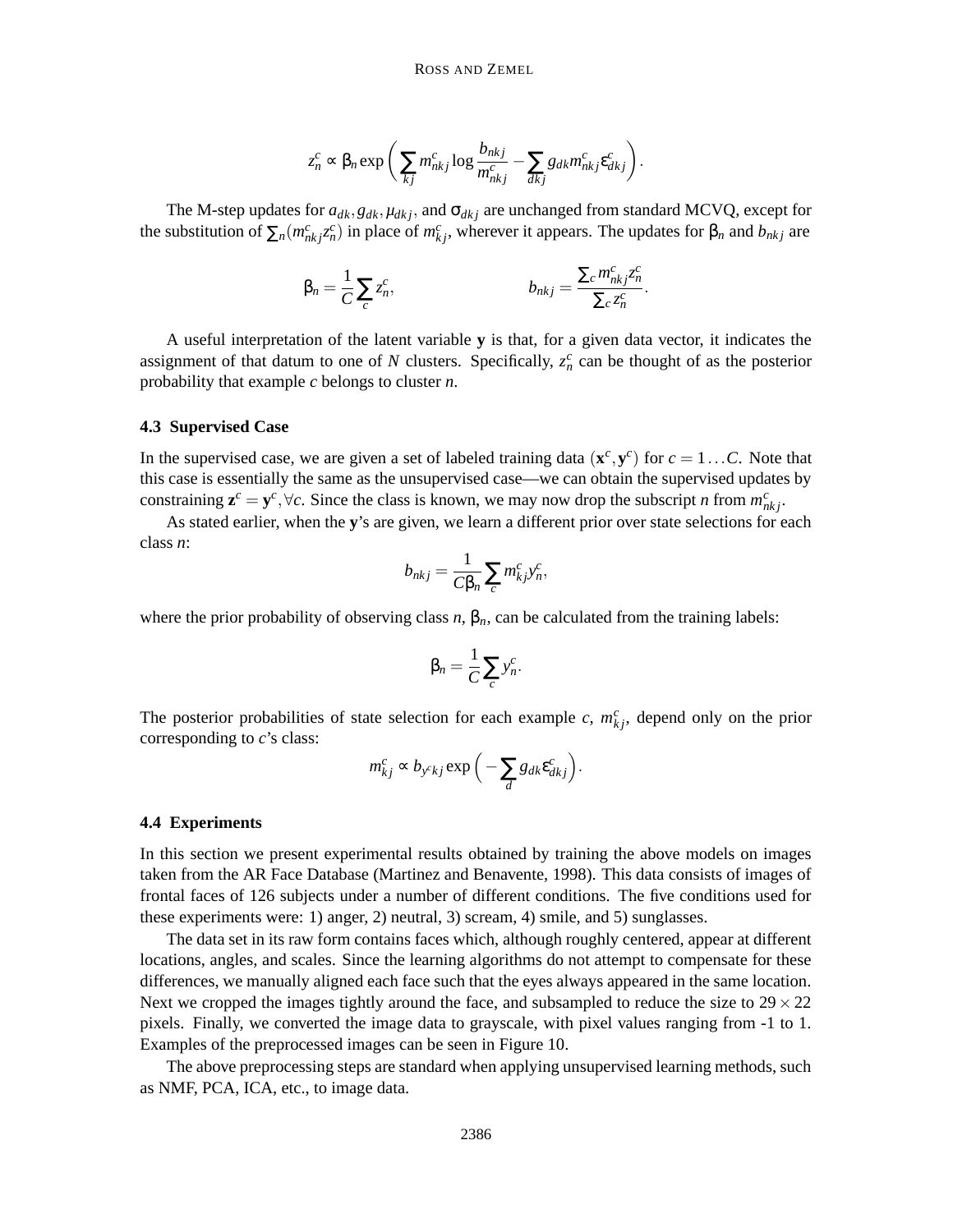

Figure 10: Examples of preprocessed images from the AR Face Database. These images, from left to right, correspond to the conditions: anger, neutral, scream, smile, and sunglasses.

## 4.4.1 SUPERVISED CASE: LEARNING CLASS-CONDITIONAL PRIORS

We first trained a supervised model on the entire data set, with a goal of learning a different prior over state selections for each of the five classes of image (anger, neutral, scream, smile, and sunglasses).

The model consisted of 5 VQs, 10 states each. The image regions that each VQ learned to explain are shown in Figure 11. For each VQ *k* we have plotted, as a grayscale image, the prior probability of each pixel selecting  $k$  (i.e.,  $a_{dk}$ ,  $d =$  pixel index). Two regions which we expected to be class discriminative, the mouth and the eyes, were captured by VQs 3 and 4 respectively.



Figure 11: Image regions explained by each VQ. The prior probability of a VQ being selected for each pixel is plotted as a gray value between 0=black and 1=white.

The priors over state selection for these VQs varied widely depending on the class of the image being considered. As an example, in Figure 12 we have plotted the prior probability, given the class, of selecting each of the states from VQ 3. In the figure we can see that the prior probabilities closely matched our intuition as to which mouth shapes corresponded to which facial expressions. For example the first state (top left) appears to depict a smiling mouth. Accordingly, the *smile* class assigned it the highest prior probability, 0.34, while the other classes each assigned it 0.05 or less. Also, given the *scream* class, we see that the highest prior probabilities were assigned to the third and fourth states—both widely screaming mouths. States 6 through 9 (second row) range from depicting a neutral to an angry mouth.

Note that for *sunglasses*, which does not presuppose a mouth shape, the prior showed a preference for the more *neutral* mouths. The explanation for this is simply that most subjects in the data adopted a neutral expression when wearing sunglasses.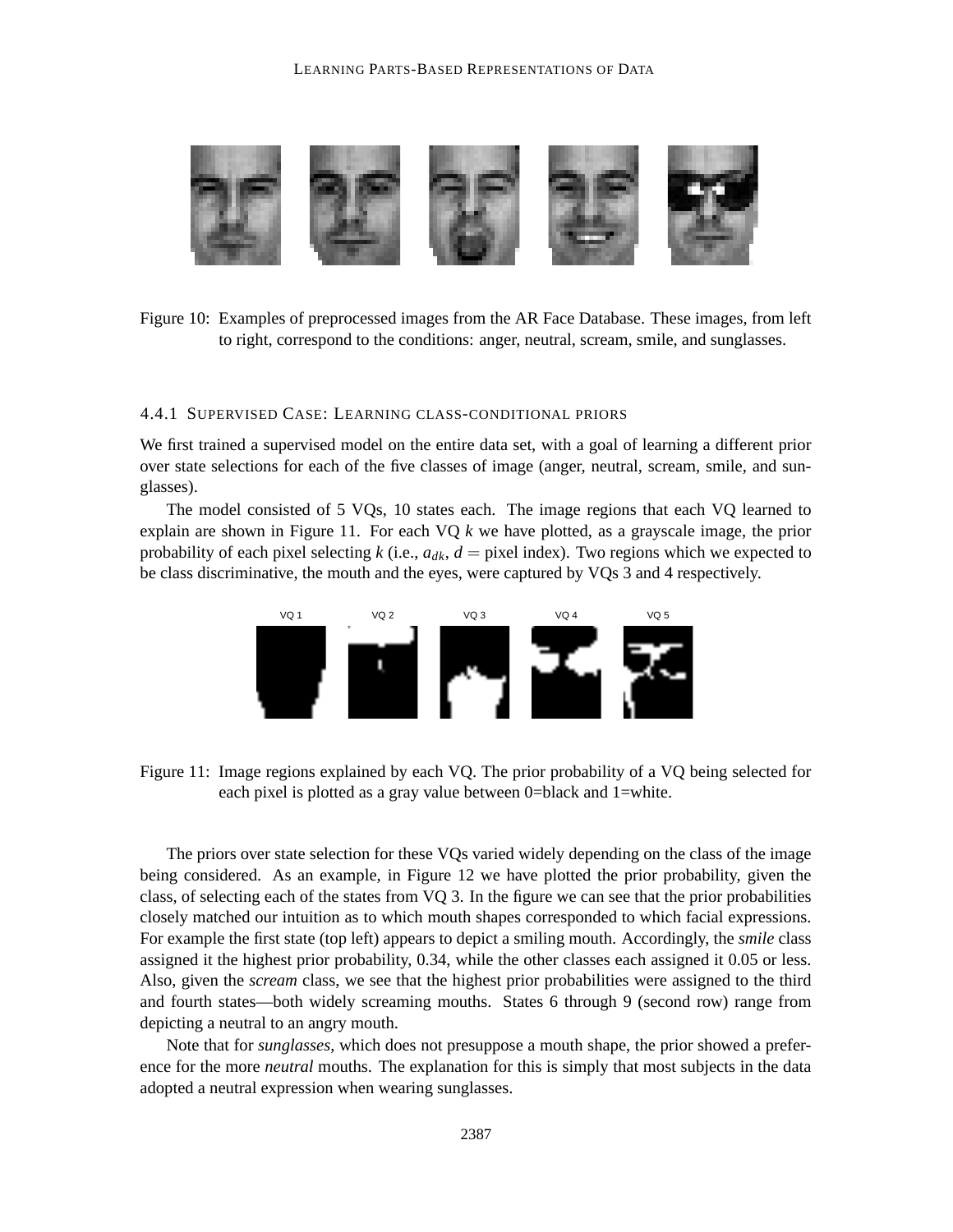

Figure 12: Class-conditional priors over mouth selections. Each image displayed is the mean of a state learned for VQ 3, masked (multiplied) by the prior probability of VQ 3 being selected for that pixel. The bar charts indicate, for each state, the prior probability of it being selected given each of the five class labels. From left to right these are anger (A), neutral (N), scream (S), smile (M), and sunglasses (G). On each chart, the y-axis extends up to a probability of 0.4.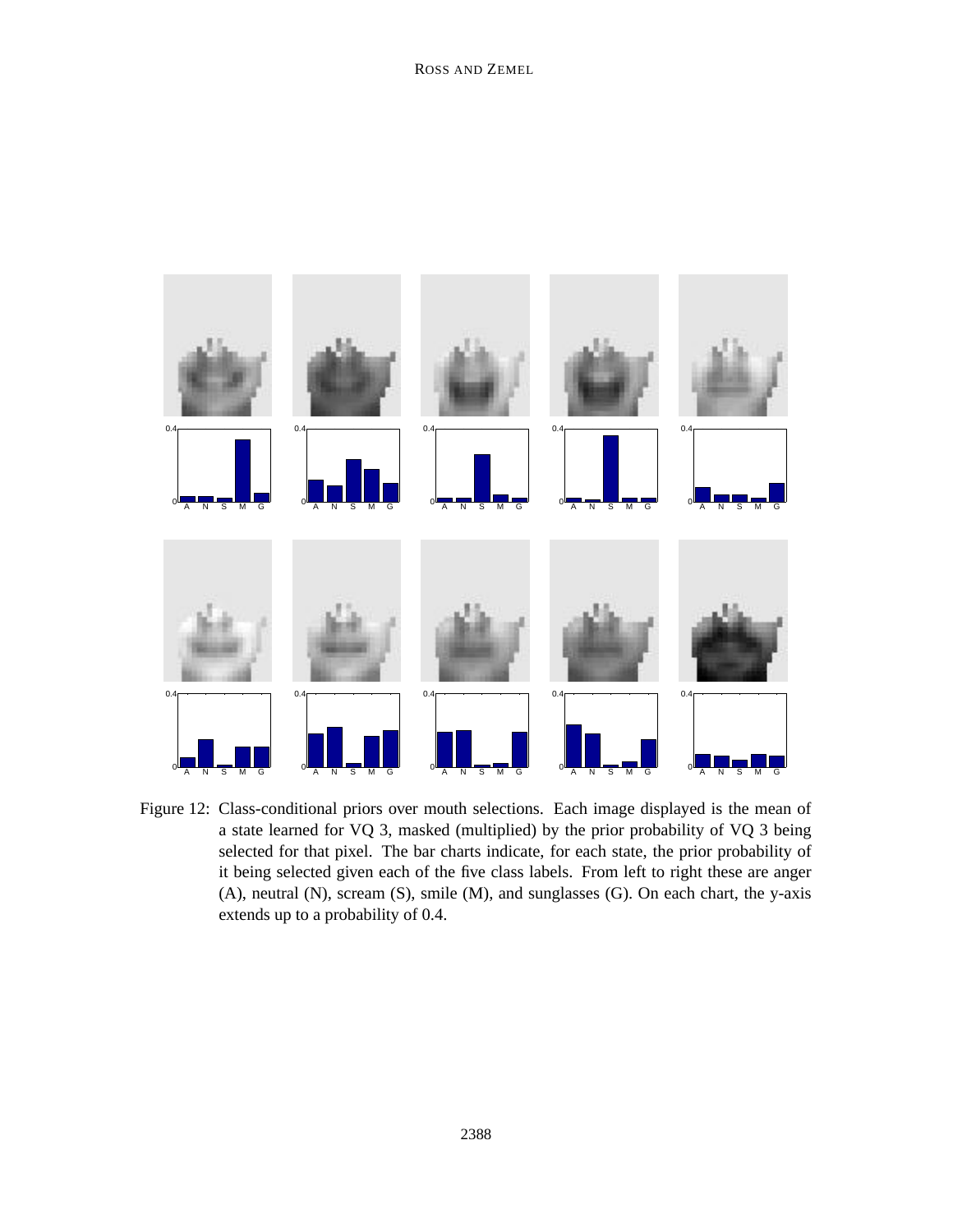One method for qualitatively evaluating the suitability of a class-conditional prior is to use it to generate novel images from the model, and see how well they match the class. Samples drawn this way using each of the five priors can be seen in Figure 13.













Anger Neutral Scream Smile Glasses

Figure 13: Sample images generated from the supervised hierarchical MCVQ model. Four images are depicted for each of the five class-conditional priors. Note the generated images can contain a novel combination of parts not seen in the training data, such as a person screaming *and* wearing glasses (Scream, upper-left). (The images do not include the Gaussian noise described in the generative process.)

# 4.4.2 UNSUPERVISED CASE

To evaluate the performance of the unsupervised model, we trained a model on a subset of the five classes, with the hope that it would learn clusters corresponding to the original classes.

The data set was restricted to contain only three classes—*neutral*, *scream*, and *sunglasses* totaling 765 images. To prevent the images from being clustered simply by their overall brightness levels, for this experiment we performed equalization of the intensity histogram for each of the training images. The model we trained consisted of 15 VQs, 10 states each, and the latent class variable had 3 settings (i.e., 3 clusters).

In Table 3 we see the relationship between learned clusters and classes. The first cluster corresponded to the *sunglasses* class, containing all but two of the *sunglasses* images. The second and third clusters contained approximately equal numbers of *neutral* and *scream* images. Closer examination revealed that, of those not wearing sunglasses, 88% of the males had been placed in cluster 2, and 80% of the females in cluster 3. While we predicted that the model would learn classes corresponding to *neutral* and *scream*, it appears instead to have learned classes corresponding to gender. Examples of training images assigned to each of the clusters are shown in Figure 14.



Figure 14: Two training examples randomly selected from each of the three learned clusters.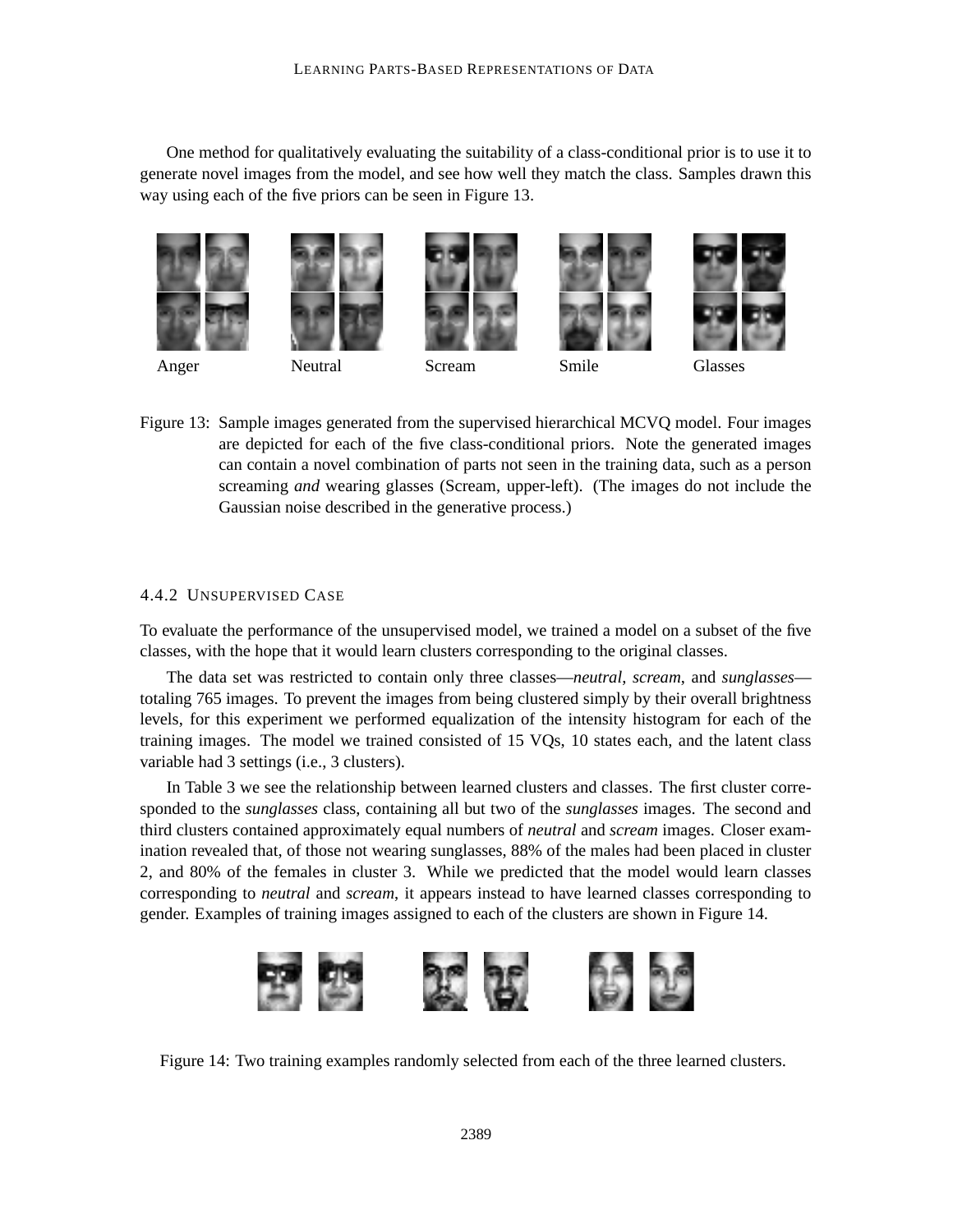| cluster                |                |     |       | cluster $1 \t 2$     |         |     |
|------------------------|----------------|-----|-------|----------------------|---------|-----|
| neutral                | $\theta$       | 154 | 101   |                      |         |     |
|                        |                |     |       | female 112 46 184    |         |     |
| scream                 | $\overline{0}$ | 139 | - 116 |                      |         |     |
|                        |                |     |       | male                 | 141 247 | -35 |
| sunglasses $\vert$ 253 |                |     |       |                      |         |     |
| totals                 | 253            | 293 | 219   | totals   253 293 219 |         |     |
|                        |                |     |       |                      |         |     |

Table 3: Number of images from each class assigned to each cluster. We consider an image to belong to the cluster with the highest posterior probability  $(z_n^c)$ .

# **4.5 Discussion**

In this section we have presented an extension to MCVQ that allows higher-level causes or relationships to be learned from the data. Specifically, assuming the data comes from a pre-specified number of classes, this extension models the relationships between data vectors, based on the state selections each class favours in an MCVQ model.

Given a set of labeled data, such as facial images classified by the expression of the subject, this approach learns a single vocabulary of parts, and the likelihood of each part appearing in images of a given class. These probabilities are of interest since, by applying Bayes' rule, we can discover how the possible states for each feature affect what class a data vector will belong to.

Finally, when the data are not labeled, the proposed method can learn a clustering of the data into classes while simultaneously learning the relationships described above.

## **5. Related Models**

MCVQ and MCFA fall into the expanding class of unsupervised algorithms known as *factorial methods*, in which the aim of the learning algorithm is to discover multiple independent causes, or factors, that can well characterize the observed data. Their direct ancestor is Cooperative Vector Quantization (Zemel, 1993; Hinton and Zemel, 1994; Ghahramani, 1995), which has a very similar generative model to MCVQ, but lacks the stochastic selection of one VQ per data dimension. Instead, a data vector is generated cooperatively: each VQ selects one vector, and these vectors are summed to produce the data (again using a Gaussian noise model). The contrast between these approaches mirrors the development of the competitive mixture-of-experts algorithm (Jacobs et al., 1991) which grew out of the inability of a cooperative, linear combination of experts to decompose inputs into separable experts.

Unfortunately Cooperative Vector Quantization can learn unintuitive global features which include both additive and subtractive effects. The aforementioned non-negative matrix factorization (NMF) (Lee and Seung, 1999, 2001; Mel, 1999) overcomes this problem by proposing that each data vector is generated by taking a non-negative linear combination of non-negative basis vectors. Since each basis vector contains only non-negative values, it is unable to 'subtract away' the effects of other basis vectors it is combined with. This property encourages learning a basis of sparse vectors, each capturing a single instantiation of one of the independent latent factors, for example a local feature of an image. Like NMF, given non-negative data MCVQ will learn a nonnegative basis, taken only in non-negative combinations. Unlike MCVQ and MCFA, NMF provides no mechanism for learning compositional structure - how basis images or parts may be combined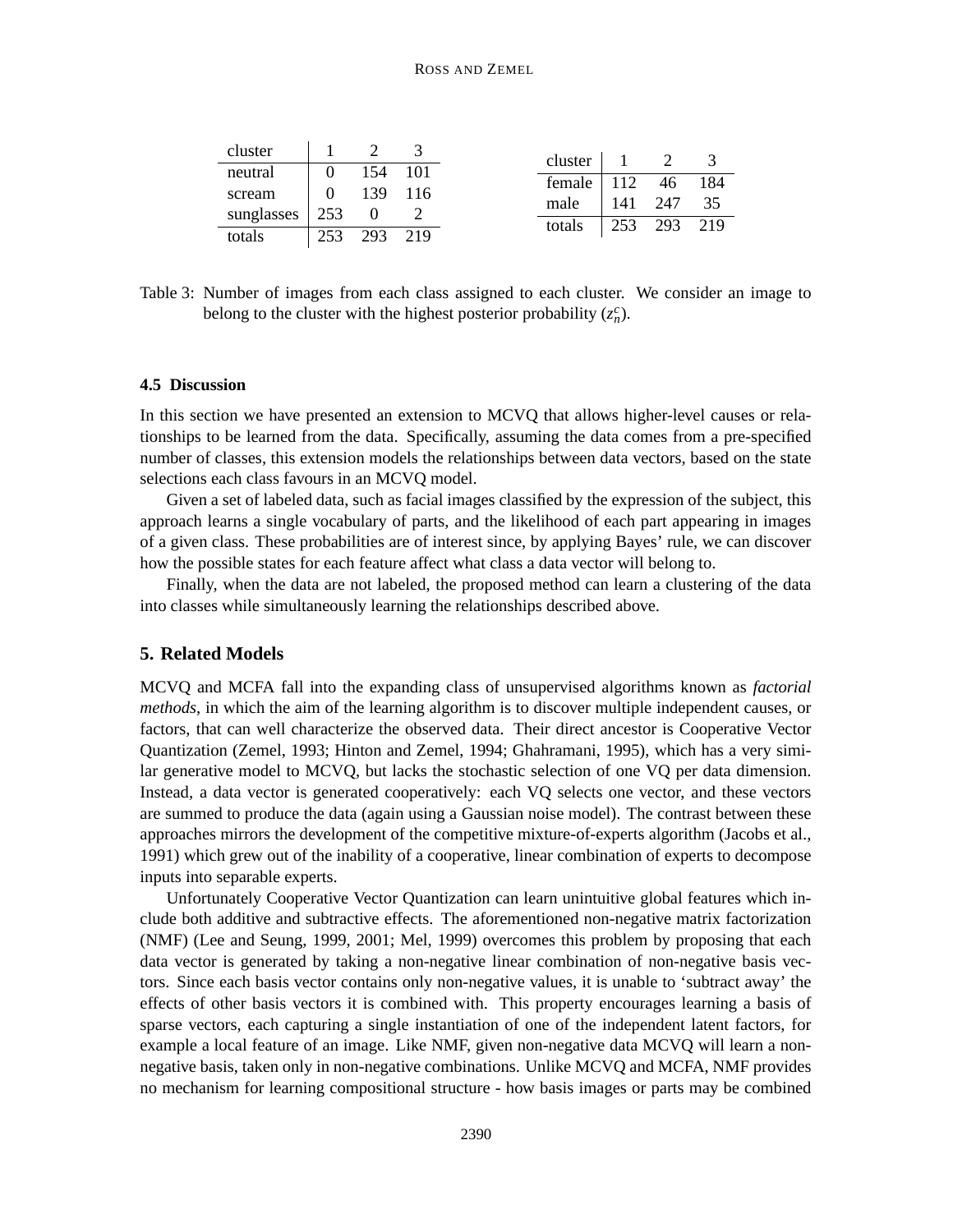to form a valid whole. Rather, it considers any non-negative linear combination of basis vectors to be equally suitable, and hence NMF and MCVQ models differ in the range of novel examples they can generate. Interestingly, the conditions under which non-negative matrix factorization will learn a correct parts-based decomposition, as shown by Donoho and Stodden (2004), closely resemble the generative model proposed by MCVQ. However one of these conditions—that the data set contain a complete factorial sampling of all  $J<sup>K</sup>$  possible part configurations—seems difficult to achieve in practice. Other work such as Li et al. (2001) suggests that, when using realistic data sets, non-negativity alone may not be sufficient to ensure the learned basis corresponds to localized parts.

MCVQ also resembles a wide range of generative models developed to address image segmentation (Williams and Adams, 1999; Hinton et al., 2000; Jojic and Frey, 2001). These are generally complex, hierarchical models designed to focus on a different aspect of this problem than that of MCVQ: to dynamically decide which pixels belong to which objects. The chief obstacle faced by these models is the unknown pose (primarily limited to position) of an object in an image, and they employ learned object models to find the single object that best explains each pixel. MCVQ adopts a more constrained solution with respect to part locations, assuming that these are consistent across images, and instead focuses on the assembling of input dimensions into parts, and the variety of instantiations of each part. The constraints built into MCVQ limit its generality, but also lead to rapid learning and inference, and enable it to scale up to high-dimensional data.

A recent generative model closely related to MCVQ is the Probabilistic Index Map (PIM) (Jojic and Caspi, 2004; Winn and Jojic, 2005). PIMs propose that an image is generated by selecting, for each pixel, one colour from a palette of K colours (in the simplest case—the palette could also contain texture, filter coefficients, etc.). Pixels are grouped together if they select the same index into the palette. Across a collection of images, segmentation of the pixels into consistent parts is accomplished via a shared prior distribution over the palette index, and variation between images is accounted for by learning a different palette for each image. When learning parts, PIMs group together pixels which are self-similar (e.g., a similar colour), while MCVQ groups pixels which are *highly correlated*, regardless of their relative intensities.

Connections can also be made between MCVQ and algorithms for *biclustering*, which aim to produce a simultaneous clustering of both the rows and the columns of the data matrix (Mirkin, 1996). Biclustering has recently become popular in bioinformatics as a tool for analyzing DNA microarray data, which presents the expression levels for different genes under multiple experimental conditions as a matrix (Cheng and Church, 2000). Assuming column-vector data, the selection of a VQ for each data dimension in MCVQ produces a clustering of the rows. MCVQ differs from other biclustering methods in that it produces not one but *K* clusterings of the columns, one for each of the *K* VQs. In Section 4 we presented an hierarchical extension that combines the clusterings, allowing MCVQ to produce a single biclustering of the data.

Finally, MCVQ also closely relates to sparse matrix decomposition techniques, such as the *aspect model* (Hofmann, 1999), a latent variable model which associates an unobserved class variable, the aspect *z*, with each observation. Observations consist of co-occurrence statistics, such as counts of how often a specific word occurs in a document. The latent Dirichlet allocation model (LDA) (Blei et al., 2002) can be seen as a proper generative version of the aspect model: each document/input vector is not represented as a set of labels for a particular vector in the training set, and there is a natural way to examine the probability of some unseen vector. MCVQ shares the ability of these models to associate multiple aspects with a given document, yet it achieves this in a slightly different manner, since the two approaches present different ways of generating documents. The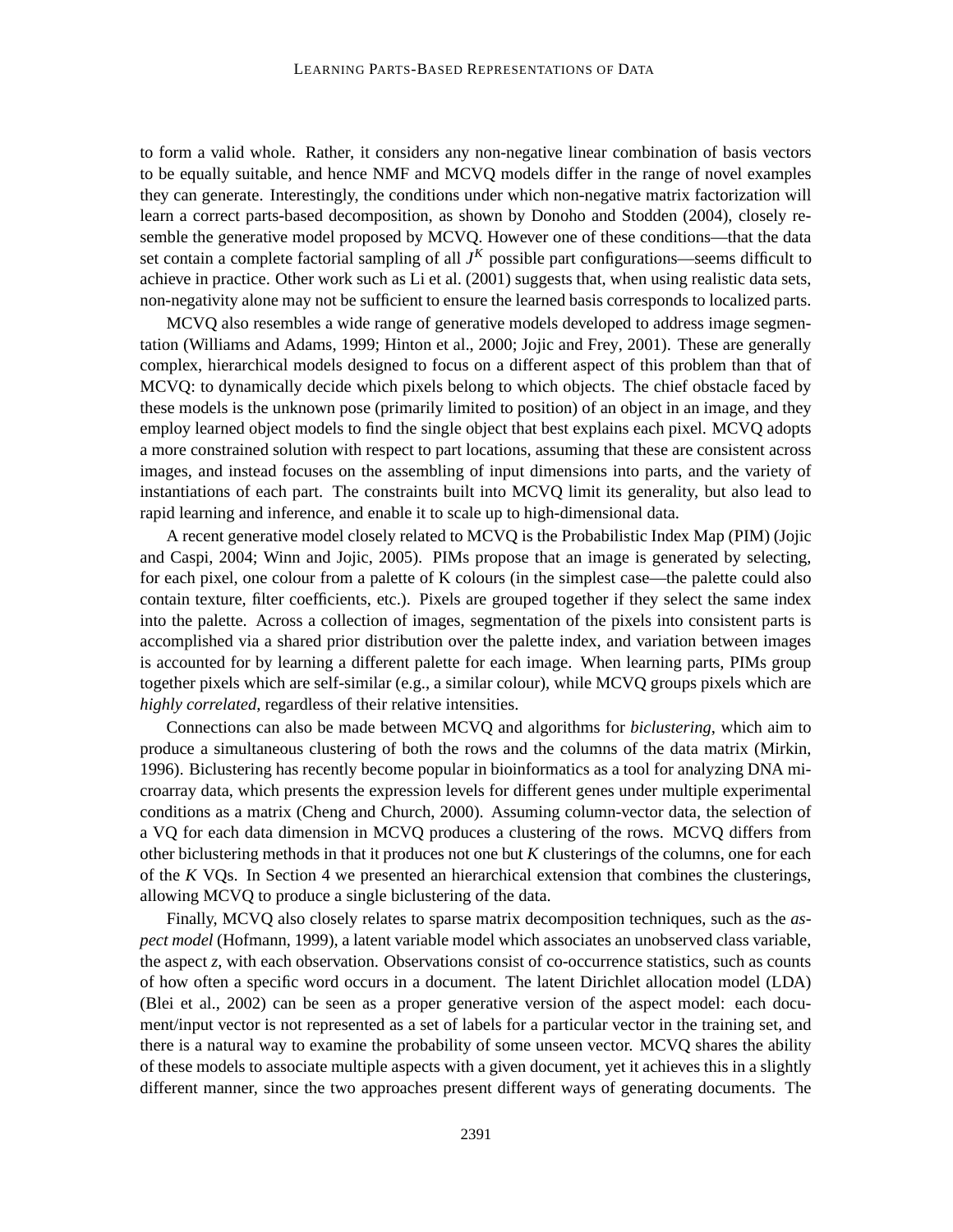aspect and LDA models propose that each document—a list of exchangeable words—is generated by sampling an aspect, then sampling a word from the aspect, for each word in the document. Thus each occurrence of a word is associated with a single aspect, but different aspects can generate the same word. On the other hand MCVQ models the aggregate word counts of a document. That is, each data vector has a number of components *D* equal to the size of the vocabulary, and  $x_d^c$  indicates the number of times word *d* appears in document *c*. For each word in the vocabulary, its entire document frequency is generated according to the dictates of a stochastically-selected aspect (VQ). The stochastic selection leads to a posterior probability stipulating a soft mixture over aspects for each word.

Recently LDA and the aspect model have also been applied to images, by first representing each image as an exchangeable set of 'visual words'—interest points or image patches extracted from the image (Fei-Fei and Perona, 2005; Sivic et al., 2005; Fergus et al., 2005; Sudderth et al., 2005). By selecting as 'words' (or parts) image features that can be recognized regardless of the position or scale at which they appear, these models can be made invariant to the position of the target object in the training images. Since these models are designed for object detection and image categorization, they learn very different object representations than MCVQ/MCFA. First, parts are represented using invariant descriptors (typically SIFT descriptors, Lowe, 2004), which are useful for recognizing a part but provide little information about its actual appearance. Second, since interest points generally do not appear on all regions of the object, the learned parts are not sufficient for describing all aspects of its appearance. Thus, unlike MCVQ/MCFA, one cannot use these models to synthesize or repair a realistic image of the object.

The generative model of MCFA, and the EM algorithm for learning it, are related to the mixture of factor analyzers model (MFA) (Ghahramani, 1995). The distinction between the two is that in MFA a data point is generated entirely by one selected factor analyzer, while in MCFA data dimensions can be generated by different FAs. Thus MFA does not attempt to learn parts, rather it fits the data with a mixture of linear manifolds. MCFA also resembles a recently proposed method employing factor analysis to model the appearance and occlusion masks of moving 'sprites' in video (Frey et al., 2003).

# **6. Conclusion**

In this paper we have proposed an approach to learning parts-based models of data, and provided details for a discrete appearance model (MCVQ) and a continuous appearance model (MCFA) for the latent factors.

This approach can be used to learn informative and intuitively appealing models of various kinds of vector-valued data, such face images and movie ratings. The parts-based models can be interpreted as a set of sparse basis vectors, with constraints on how they can be combined to generate a valid data vector. The sparsity is not assumed a priori, or forcibly encoded in the model. Rather it results naturally from our assumption that different parts choose their states independently.

When the independence assumption does not hold, we have shown that the model can be extended hierarchically, learning the dependencies between latent states. This permits modeling of data containing multiple categories with a single vocabulary of parts, in addition to clustering data based on the states used for each part in the generative process.

Considering the four potential advantages of parts-based models for objects in images, as outlined in the introduction, our approach has managed to realize two of these. Firstly, addressing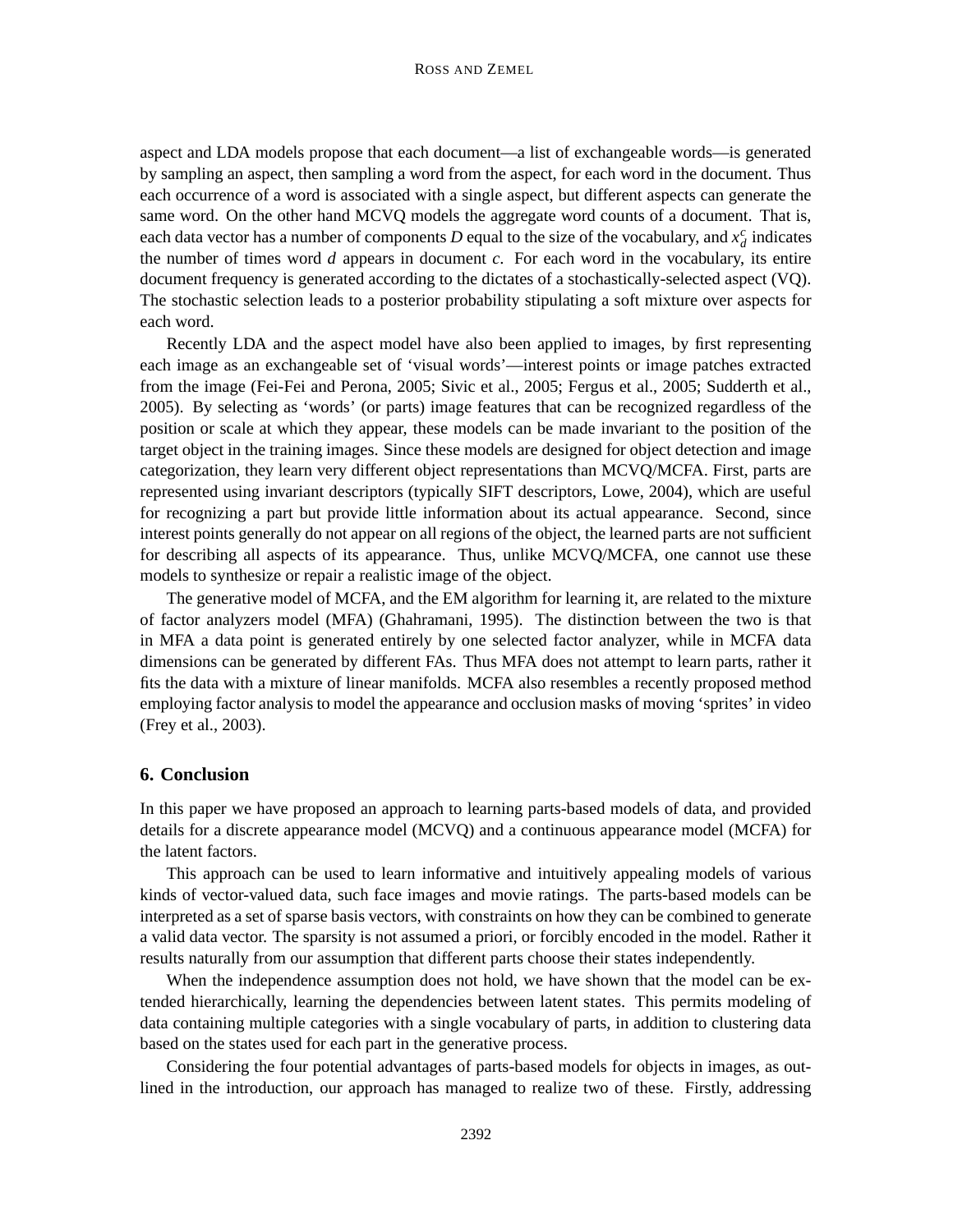advantage 2., our approach naturally allows the generation of new images that are novel combinations of familiar parts (see Figure 13). Secondly, addressing advantage 4., we have shown that MCVQ is robust to partial occlusions in the training images (see Section 3.1.1, including Figure 7). Unfortunately, however, the approach we present for learning parts is not well-suited to handling pose variation and articulation of the target object in images. This is because in our models a part is essentially a group of like-minded pixels, thus is tied to specific dimensions of the input vector. As such it cannot handle variation in the spatial location of parts. One way to address this would be to incorporate the transformation invariances developed by Frey and Jojic (2003).

An important direction for future research is the problem of automatically discovering the number of parts present in the data. Possible methods for this include employing ideas from variational Bayesian modeling (Beal and Ghahramani, 2003), or infinite mixture models and Dirichlet process (Teh et al., 2005).

#### **Acknowledgments**

We would like to thank Sam Roweis and Brendan Frey for helpful discussions, as well as the many reviewers for their thoughtful suggestions. This research was supported by Communications and Information Technology Ontario (CITO), the Natural Sciences and Engineering Research Council of Canada (NSERC), and the Ontario Graduate Scholarship Program (OGS).

# **Appendix A.**

In this appendix we motivate, in more detail, our choice of approximate posterior for variational EM learning of MCVQ (and consequently for MCFA as well). This choice is somewhat unorthodox in that the generative model proposes a selection variable  $r_{dk}^c$  for each dimension of each training vector *c*, yet the approximate posterior (3) includes only one parameter  $g_{dk}$  for all the training vectors. There are two alternatives which might seem more natural: the number of variational parameters could be increased to match the generative model, or the generative model could be modified so that the selection of factors is made only once for all data vectors.

The simplest and most conventional variation approximation, the *fully-factorized mean-field method* (Ghahramani, 1995), proposes using a set of variational parameters  $g_{dk}^c$  for each training case *c*. This causes a number of changes to the EM updates. First of all the  $g_{dk}^{c}$ 's, now updated in the E-step, depend only on a single training case *c*, while in the M-step their prior is computed by averaging:

$$
g_{dk}^c \propto a_{dk} \exp\left(-\sum_j m_{kj}^c \varepsilon_{dkj}^c\right), \qquad a_{dk} = \frac{1}{C} \sum_c g_{dk}^c.
$$

The remaining changes consist of replacing  $g_{dk}$  with  $g_{dk}^c$  in the update of  $m_{kj}^c$ , and replacing  $m_{kj}^c$ with  $g_{dk}^c m_{kj}^c$  in the updates of  $\mu_{dkj}$  and  $\sigma_{dkj}^2$ . Experimentally this results in a weak (high-entropy) prior, unable to discover any parts in the data. Adding a low-entropy hyper-prior to the *adk*'s, as proposed by Brand (1999), did not improve learning.

Another closely related model proposes only a single set of factor selections, *rdk*, which are used to generate all of the data vectors. For this model, which we will call the *r-tied* model, equation (3) is the natural fully-factorized mean-field approximation. Working through the EM updates, the only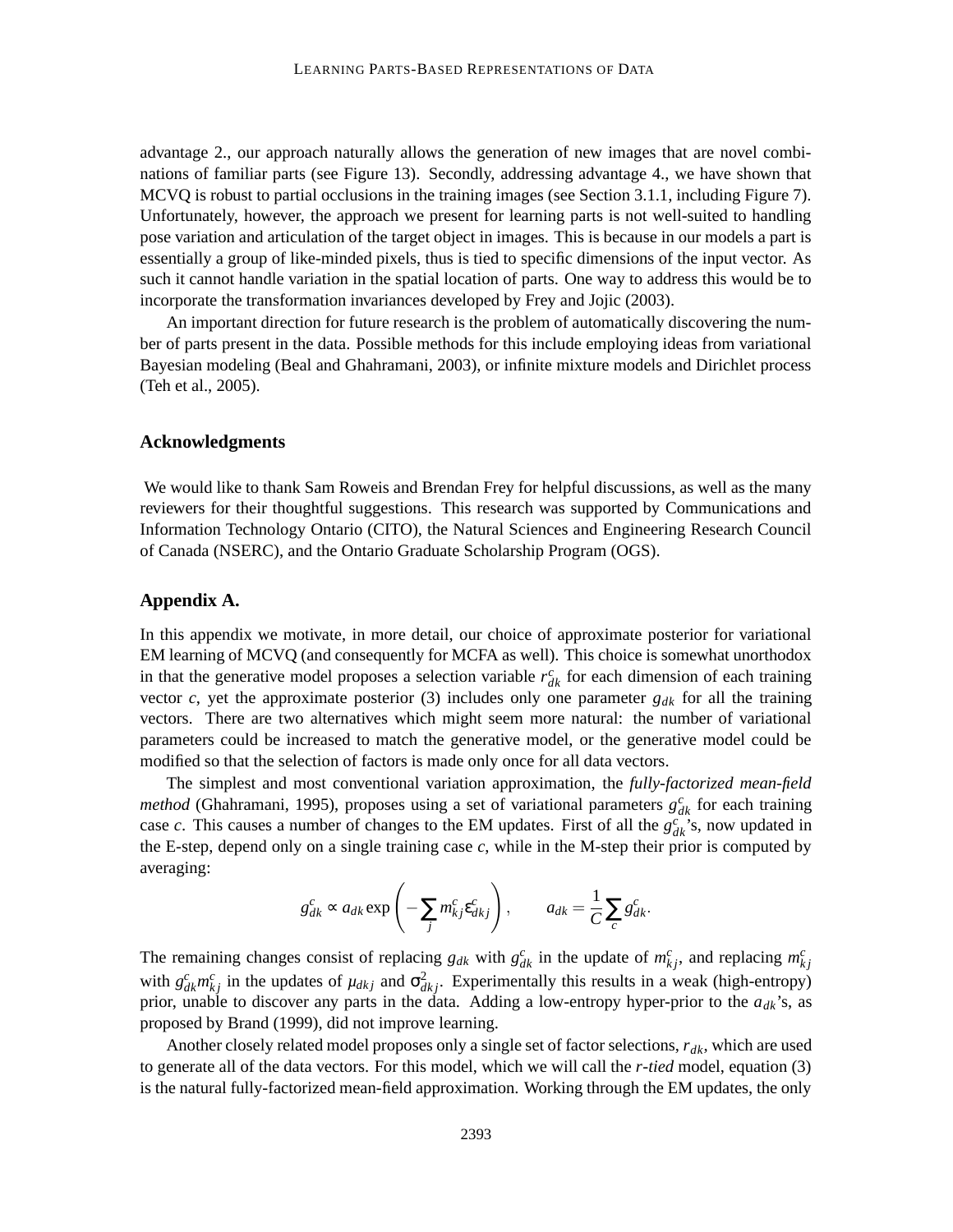change from Section 2.1.1 is in the update for *gdk*, which becomes

$$
g_{dk} \propto a_{dk} \exp\left(-\sum_{cj} m_{kj}^c \varepsilon_{dkj}^c\right).
$$

This update differs from (4) only in the omission of a factor of  $\frac{1}{C}$  inside the exponential. Thus the new *gdk*'s can be obtained from the old ones through exponentiating by the power *C* and renormalizing. This has the effect of pushing the low probability factor selections closer to zero and high probability selections closer to 1, resulting in new *gdk*'s with lower entropy.

As a quantitative comparison, we trained MCVQ models using each of the three algorithms on the face images described in Section 3.1. For each trained model we computed the mean and standard deviation of the entropy of the  $a_{dk}$  parameters, as well as the sum-of-squares error reconstructing 100 held-out face images. A low mean entropy indicates that a near-binary association between data dimensions and factors was been learned, while a low reconstruction error shows that a good model of faces was obtained. The results appear in Table 4.

| Learning Algorithm                  | Standard     | Fully-Factorized | $r$ -Tied    |
|-------------------------------------|--------------|------------------|--------------|
| Average Entropy in $a_{dk}$         | 0.6751       | 1.9662           | 0.4365       |
| <b>Squared Reconstruction Error</b> | $1.5163e+04$ | $1.9699e+04$     | $1.5362e+04$ |

Table 4: A quantitative comparison of alternative learning algorithms for MCVQ.

As expected, the entropy in the prior distribution over factor selection is lowest in the *r*-tied model, and highest in the fully-factorized model. The fully-factorized model also has the highest reconstruction error, while the standard model shows a slight advantage over the *r*-tied model. In practice, the fully-factorized model performs poorly, and is unable to discover any parts in the data. The standard and *r*-tied models often show similar performance, but the standard algorithm is usually qualitatively better at discovering parts. A possible explanation could be that the *r*-tied updates push the *gdk* parameters too quickly to a low-entropy configuration during the early stages of learning.

In the future we plan to explore the possibility of combining these alternatives, in hope of being able to realize benefits provided by each. For instance, the parameters learned by a standard or *r*-tied MCVQ model could be used as an initialization for learning with the fully-factorized variational approximation. This approach has the potential to be able to discover parts, while still allowing some variation in parts between data (e.g., borderline pixels could be assigned to the nose in some face images, and to the upper-lip in others).

Code for MCVQ, which also implements all the alternatives described here, can be obtained at http://www.cs.toronto.edu/∼dross/mcvq/.

## **References**

- C. Andrieu, N. de Freitas, A. Doucet, , and M.I. Jordan. An introduction to MCMC for machine learning. *Machine Learning*, 50:5–43, 2003.
- M.J. Beal and Z. Ghahramani. The variational Bayesian EM algorithm for incomplete data: with application to scoring graphical model structures. In *Bayesian Statistics 7*, 2003.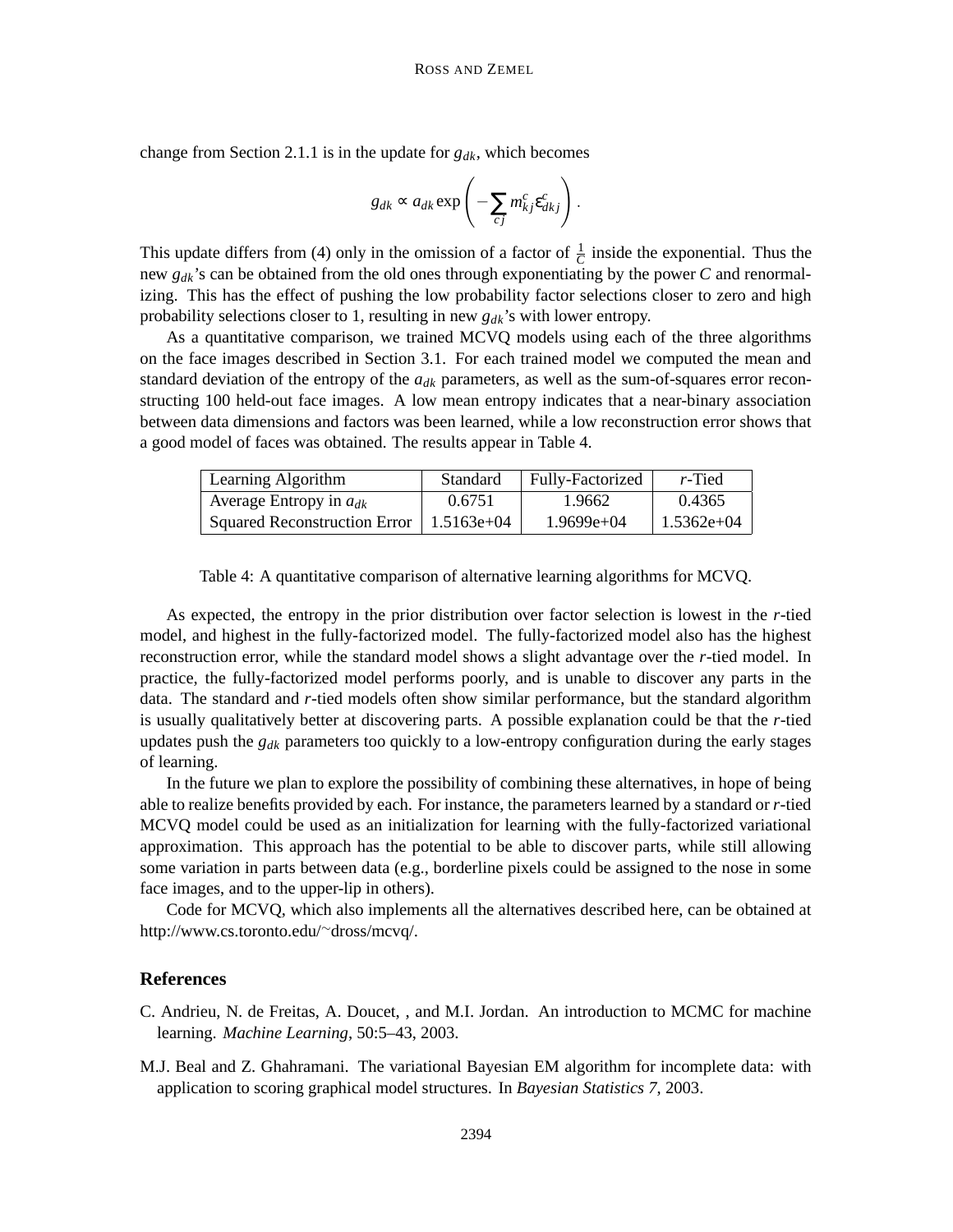- I. Biederman. Recognition-by-components: A theory of human image understanding. *Psychological Review*, 94(2):115–147, 1987.
- D.M. Blei, A.Y. Ng, and M.I. Jordan. Latent Dirichlet Allocation. In S. Becker T. Dietterich and Z. Ghahramani, editors, *Advances in Neural Information Processing Systems 14*. MIT Press, Cambridge, MA, 2002.
- C. Boutilier, R.S. Zemel, and B. Marlin. Active collaborative filtering. In *Proceedings of the 19th Annual Conference on Uncertainty in Artificial Intelligence (UAI-03)*, pages 98–106. Morgan Kaufmann Publishers, 2003.
- M. Brand. Structure learning in conditional probability models via an entropic prior and parameter extinction. *Neural Computation*, 11(5):1155–1182, 1999.
- Y. Cheng and G.M Church. Biclustering of Expression Data. In *Proceedings of the Eighth International Conference on Intelligent Systems for Molecular Biology (ISMB)*, 2000.
- D. Donoho and V. Stodden. When does non-negative matrix factorization give a correct decomposition into parts? In Sebastian Thrun, Lawrence Saul, and Bernhard Schölkopf, editors, *Advances in Neural Information Processing Systems 16*. MIT Press, Cambridge, MA, 2004.
- L. Fei-Fei and P. Perona. A Bayesian hierarchical model for learning natural scene categories. In *Proc. CVPR*, 2005.
- R. Fergus, L. Fei-Fei, P. Perona A., and Zisserman. Learning object categories from google's image search. In *Proceedings of the 2005 IEEE International Conference on Computer Vision*, 2005.
- B. J. Frey, N. Jojic, and A. Kannan. Learning appearance and transparency manifolds of occluded objects in layers. In *Proc. CVPR*, 2003.
- B.J. Frey and N. Jojic. Transformation-invariant clustering using the EM algorithm. *IEEE Transactions on Pattern Analysis and Machine Intelligence*, 25(1):1–17, 2003.
- Z. Ghahramani. Factorial learning and the EM algorithm. In G. Tesauro, D.S. Touretzky, and T.K. Leen, editors, *Advances in Neural Information Processing Systems 7*. MIT Press, Cambridge, MA, 1995.
- Z. Ghahramani and G.E. Hinton. The EM algorithm for mixtures of factor analyzers. Technical Report CRG-TR-96-1, University of Toronto, 1996.
- B. Heisele, T. Poggio, and M. Pontil. Face detection in still gray images. A.I. Memo 1687, Massachusetts Institute of Technology, May 2000.
- G. Hinton and R.S. Zemel. Autoencoders, minimum description length, and Helmholtz free energy. In G. Tesauro J. D. Cowan and J. Alspector, editors, *Advances in Neural Information Processing Systems 6.* Morgan Kaufmann Publishers, San Mateo, CA, 1994.
- G.E. Hinton, Z. Ghahramani, and Y.W. Teh. Learning to parse images. In S.A. Solla, T.K. Leen, and K.R. Muller, editors, *Advances in Neural Information Processing Systems 12*. MIT Press, Cambridge, MA, 2000.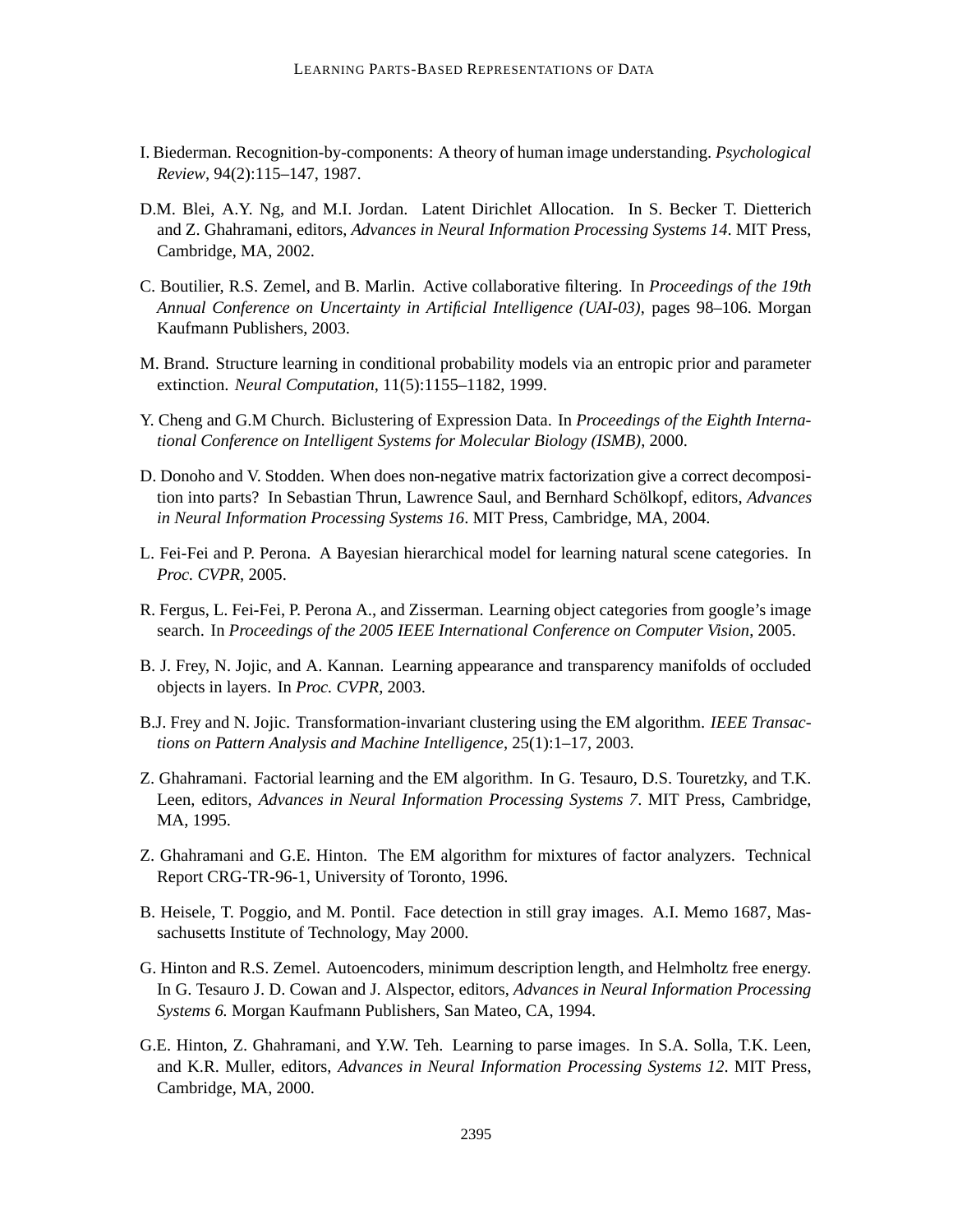- T. Hofmann. Probabilistic latent semantic analysis. In *Proc. of Uncertainty in Artificial Intelligence, UAI'99*, Stockholm, 1999.
- R. A. Jacobs, M. I. Jordan, S. J. Nowlan, and G. E. Hinton. Adaptive mixtures of local experts. *Neural Computation*, 3(1):79–87, 1991.
- N. Jojic and Y. Caspi. Capturing image structure with probabilistic index maps. In *Proc. CVPR*, 2004.
- N. Jojic and B.J. Frey. Learning flexible sprites in video layers. In *Proc. CVPR*, 2001.
- D.D. Lee and H.S. Seung. Learning the parts of objects by non-negative matrix factorization. *Nature*, 401:788–791, October 1999.
- D.D. Lee and H.S. Seung. Algorithms for non-negative matrix factorization. In T.K. Leen, T. Dietterich, and V. Tresp, editors, *Advances in Neural Information Processing Systems 13*. MIT Press, Cambridge, MA, 2001.
- S. Li, X. Hou, and H. Zhang. Learning spatially localized, parts-based representation. In *Proc. CVPR*, 2001.
- D.G. Lowe. Distinctive image features from scale-invariant keypoints. *International Journal of Computer Vision,*, 60(2):91–110, 2004.
- B. Marlin. Collaborative filtering: A machine learning perspective. Master's thesis, University of Toronto, 2004.
- A.M. Martinez and R. Benavente. The AR face database. Technical Report 24, CVC, 1998.
- B.W. Mel. Think positive to find parts. *Nature*, 401:759–760, October 1999.
- B. Mirkin. *Mathematical Classification and Clustering*. Kluwer Academic Publishers, 1996.
- MIT-CBCL. CBCL face database #1. MIT Center For Biological and Computation Learning, 2000. http://cbcl.mit.edu/.
- A. Mohan, C. Papageorgiou, and T. Poggio. Example-based object detection in images by components. *IEEE Transactions on Pattern Analysis and Machine Intelligence*, 23(4):349–361, 2001.
- R.M. Neal and G.E. Hinton. A new view of the EM algorithm that justifies incremental and other algorithms. In M.I. Jordan, editor, *Learning and Inference in Graphical Models*. Kluwer Academic Publishers, 1998.
- D.A. Ross and R.S. Zemel. Multiple cause vector quantization. In S. Becker, S. Thrun, and K. Obermayer, editors, *Advances in Neural Information Processing Systems 15*. MIT Press, Cambridge, MA, 2003.
- S. Roweis. EM algorithms for PCA and SPCA. In Michael I. Jordan, Michael J. Kearns, and Sara A. Solla, editors, *Advances in Neural Information Processing Systems 10*. MIT Press, Cambridge, MA, 1997.